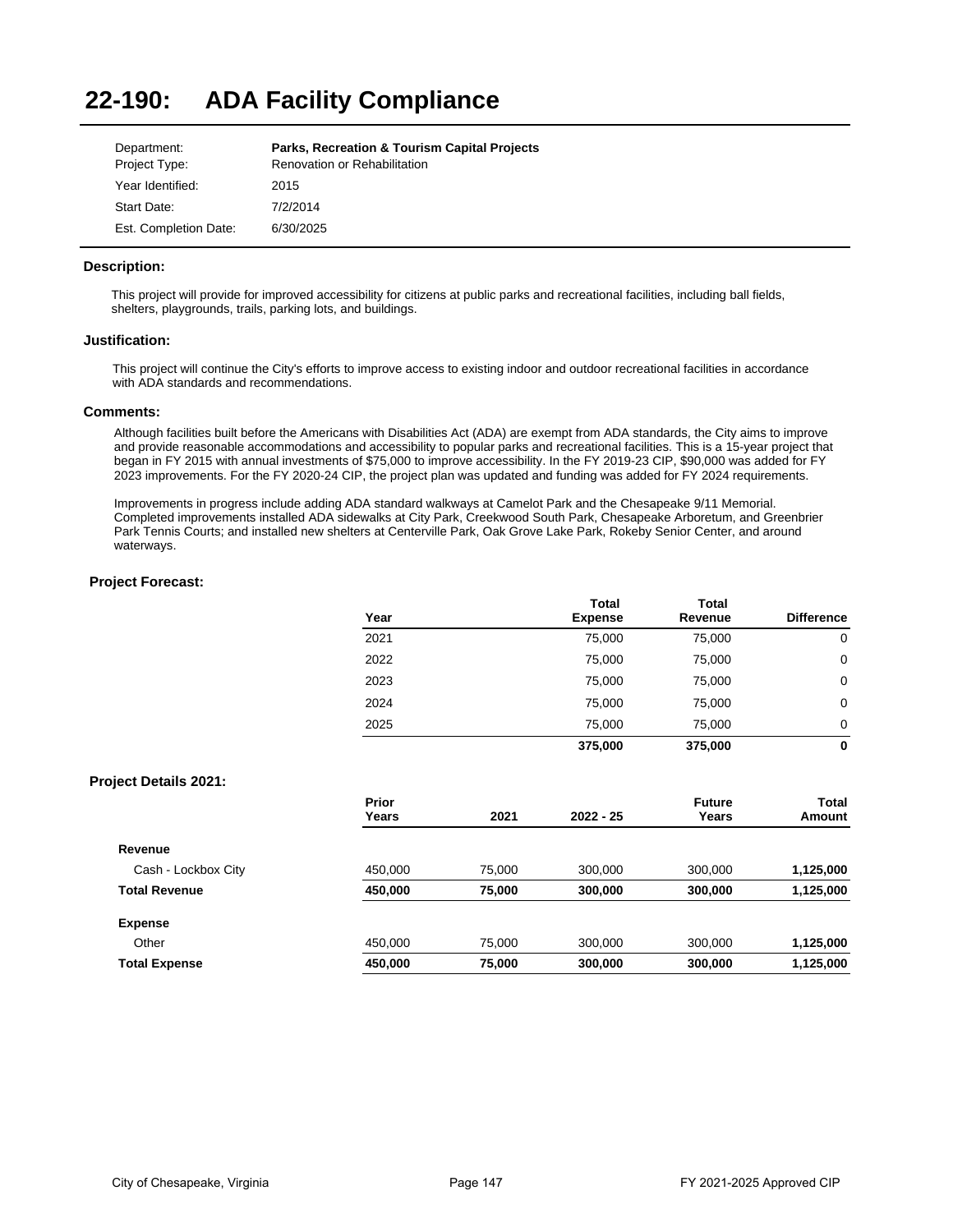#### **16-190: Athletic Field Improvements**

| Department:           | <b>Parks, Recreation &amp; Tourism Capital Projects</b> |
|-----------------------|---------------------------------------------------------|
| Project Type:         | Renovation or Rehabilitation                            |
| Year Identified:      | 2015                                                    |
| Start Date:           | 7/1/2014                                                |
| Est. Completion Date: | 7/30/2030                                               |

## **Description:**

This project will provide for repairs, enhancement, and renovation to prioritized athletic facilities citywide.

## **Justification:**

Upgrades and enhancements are necessary in order to (1) maintain safe and competitive playing surfaces, (2) ensure reliable availability of adequate and efficient lighting for evening usage, (3) maintain fencing, irrigation, turf, and other amenities.

### **Comments:**

This is a 15-year project that began in FY 2015 with annual investments of \$380,000. Completed improvements included replacing athletic field lights at Western Branch Middle School baseball field, Southeastern Elementary ball field, Crestwood Middle School softball field, and Indian River Middle School baseball field; installing new batting cage electrical at Cascade Park ball field; installing new fencing at Indian River Middle School ball field; and replacing the backstop at Crestwood Park ball field.

|                              | Year           |      | <b>Total</b><br><b>Expense</b> | <b>Total</b><br>Revenue | <b>Difference</b>      |
|------------------------------|----------------|------|--------------------------------|-------------------------|------------------------|
|                              | 2021           |      | 380,000                        | 380,000                 | 0                      |
|                              | 2022           |      | 380,000                        | 380,000                 | 0                      |
|                              | 2023           |      | 380,000                        | 380,000                 | 0                      |
|                              | 2024           |      | 380,000                        | 380,000                 | 0                      |
|                              | 2025           |      | 380,000                        | 380,000                 | 0                      |
|                              |                |      | 1,900,000                      | 1,900,000               | $\mathbf 0$            |
| <b>Project Details 2021:</b> |                |      |                                |                         |                        |
|                              | Prior<br>Years | 2021 | $2022 - 25$                    | <b>Future</b><br>Years  | <b>Total</b><br>Amount |
| Revenue                      |                |      |                                |                         |                        |

| <b>Total Expense</b>        | 2,280,000 | 380,000 | 1,520,000 | 1,520,000 | 5,700,000 |
|-----------------------------|-----------|---------|-----------|-----------|-----------|
| Other                       | 2,280,000 | 380,000 | 1.520.000 | 1.520.000 | 5,700,000 |
| <b>Expense</b>              |           |         |           |           |           |
| <b>Total Revenue</b>        | 2,280,000 | 380,000 | 1.520.000 | 1.520.000 | 5,700,000 |
| Cash - Lockbox City         | 1,620,000 | 380,000 | 1.520.000 | 1.520.000 | 5,040,000 |
| Fund Balance - General Fund | 660.000   |         |           |           | 660,000   |
|                             |           |         |           |           |           |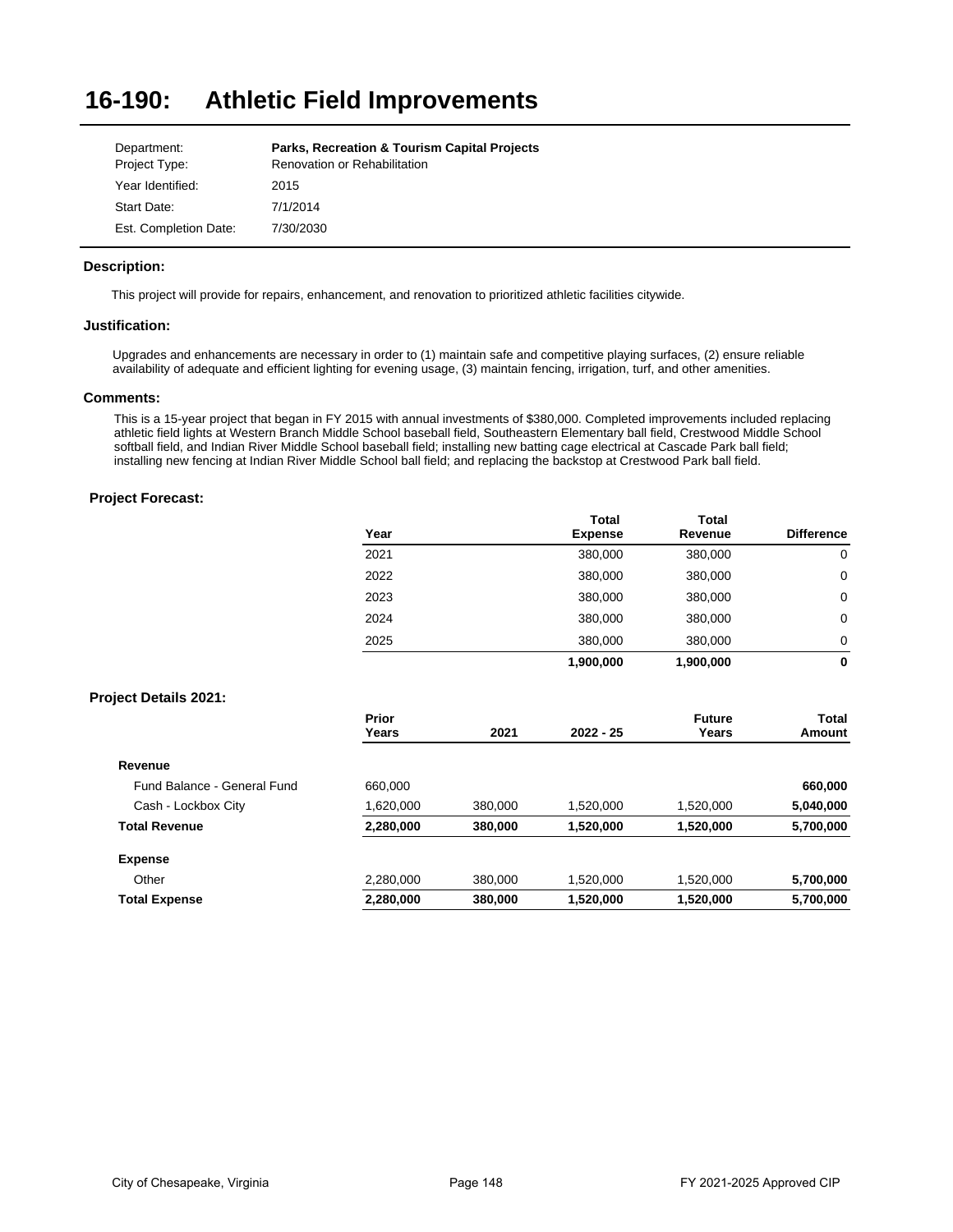#### **21-250: Athletic Field Lighting**

| Department:           | <b>Parks, Recreation &amp; Tourism Capital Projects</b> |
|-----------------------|---------------------------------------------------------|
| Project Type:         | Addition or Expansion                                   |
| Year Identified:      | 2021                                                    |
| Start Date:           | 7/1/2020                                                |
| Est. Completion Date: | 6/30/2025                                               |

## **Description:**

This project will add new athletic lighting systems at various athletic fields around the City to install on existing ballfields. The lighting of a field allows usage to double without the extra expense of constructing a new field.

### **Justification:**

New lighting systems at these multipurpose fields will allow more and extended play on existing ball fields. Additionally, the City and school system are no longer allowing portable lighting systems to be used temporarily on athletic fields due to concerns about potential injury on the equipment and improper foot candles for safe play.

### **Comments:**

The City has upgraded and renovated many of the existing ball fields from quartz lights to halide and LED in another project. Although that program has several more years before full completion, ball field usage and demand continues to grow throughout the City, creating more demand to build new facilities.

Projected fields to be lighted in FY 21 include two fields at Centerville Park, in FY 22 include one field each at Deep Creek Park and Indian River Community Center, in FY 23 two fields at Greenbrier Middle School, and in FY 24 one field each at Joliff Middle Football and Georgetown Primary Football.

### **Project Forecast:**

| Year           |         | <b>Total</b><br><b>Expense</b> | <b>Total</b><br>Revenue | <b>Difference</b> |
|----------------|---------|--------------------------------|-------------------------|-------------------|
| 2021           |         | 500,000                        | 500,000                 | $\mathbf 0$       |
| 2022           |         | 500,000                        | 500,000                 | $\mathbf 0$       |
| 2023           |         | 500,000                        | 500,000                 | $\mathbf 0$       |
| 2024           |         | 500,000                        | 500,000                 | 0                 |
|                |         | 2,000,000                      | 2,000,000               | 0                 |
|                |         |                                |                         |                   |
| Prior<br>Years | 2021    | $2022 - 25$                    | <b>Future</b><br>Years  | Total<br>Amount   |
|                |         |                                |                         |                   |
|                | 500,000 | 1,500,000                      |                         | 2,000,000         |
|                | 500,000 | 1,500,000                      |                         | 2,000,000         |
|                |         |                                |                         |                   |
|                | 500,000 | 1,500,000                      |                         | 2,000,000         |
|                | 500,000 | 1,500,000                      |                         | 2,000,000         |
|                |         |                                |                         |                   |

## **Operating Budget Impact:**

| Year | Exp (Rev) | <b>FTE Impact</b> |
|------|-----------|-------------------|
| 2022 | 700       | 0.0               |
| 2023 | 1.400     | 0.0               |
| 2024 | 2,100     | 0.0               |
| 2025 | 2,800     | 0.0               |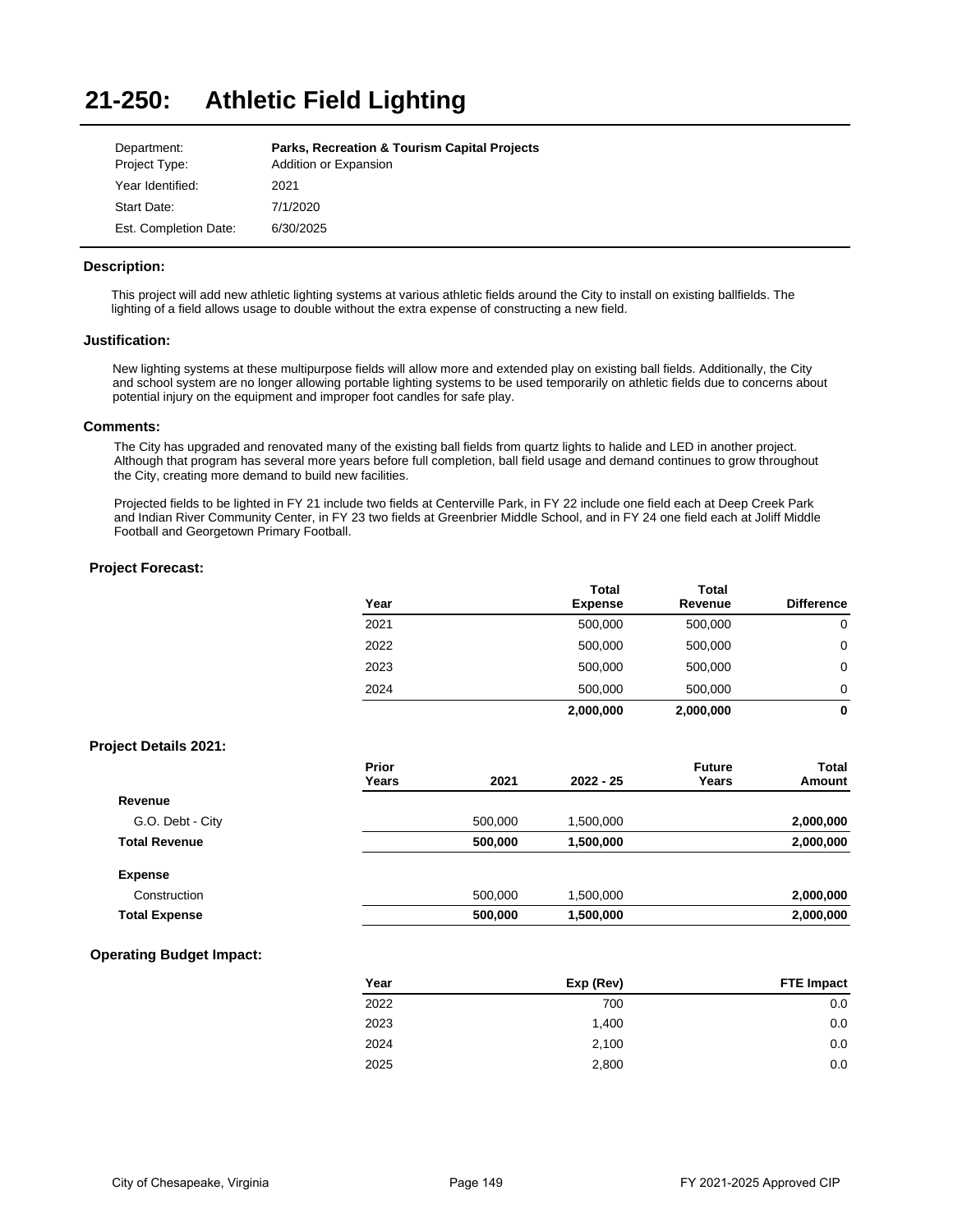#### **17-250: Centerville Park Phase II**

| Department:           | <b>Parks, Recreation &amp; Tourism Capital Projects</b> |
|-----------------------|---------------------------------------------------------|
| Project Type:         | Addition or Expansion                                   |
| Year Identified:      | 2021                                                    |
| Start Date:           |                                                         |
| Est. Completion Date: |                                                         |

## **Description:**

This project will complete Phase II of the Centerville Park project, which will include construction of four ball fields, athletic lighting to four multipurpose fields, one playground (for ages 1-12), as well as additional parking and associated infrastructure. The project work will be completed over a two year period.

## **Justification:**

There is shortage of ballfield space in Chesapeake, particularly softball fields. Building Phase II of Centerville Park will go a long way to solving the problem. Phase I of this park was completed over 10 years ago, and demands in the area need to be met with the full development of this multi-purpose park.

# **Comments:**

Phase I was opened in March 2003 with eleven (11) multi-purpose fields. Phase II remains undeveloped and the need for park land in the area has grown due to surrounding development.

# **Project Forecast:**

| Year | Total<br><b>Expense</b> | Total<br>Revenue | <b>Difference</b> |
|------|-------------------------|------------------|-------------------|
| 2024 |                         |                  | 0                 |
| 2025 |                         |                  | 0                 |
|      | 0                       | O                | 0                 |

**Total** 

**Total** 

|                      | <b>Prior</b><br>Years | 2021 | $2022 - 25$ | <b>Future</b><br>Years | Total<br>Amount |
|----------------------|-----------------------|------|-------------|------------------------|-----------------|
| Revenue              |                       |      |             |                        |                 |
| G.O. Debt - City     |                       |      |             | 6,500,000              | 6,500,000       |
| <b>Total Revenue</b> |                       |      |             | 6,500,000              | 6,500,000       |
| <b>Expense</b>       |                       |      |             |                        |                 |
| Design & Engineering |                       |      |             | 1,300,000              | 1,300,000       |
| Construction         |                       |      |             | 5,200,000              | 5,200,000       |
| <b>Total Expense</b> |                       |      |             | 6,500,000              | 6,500,000       |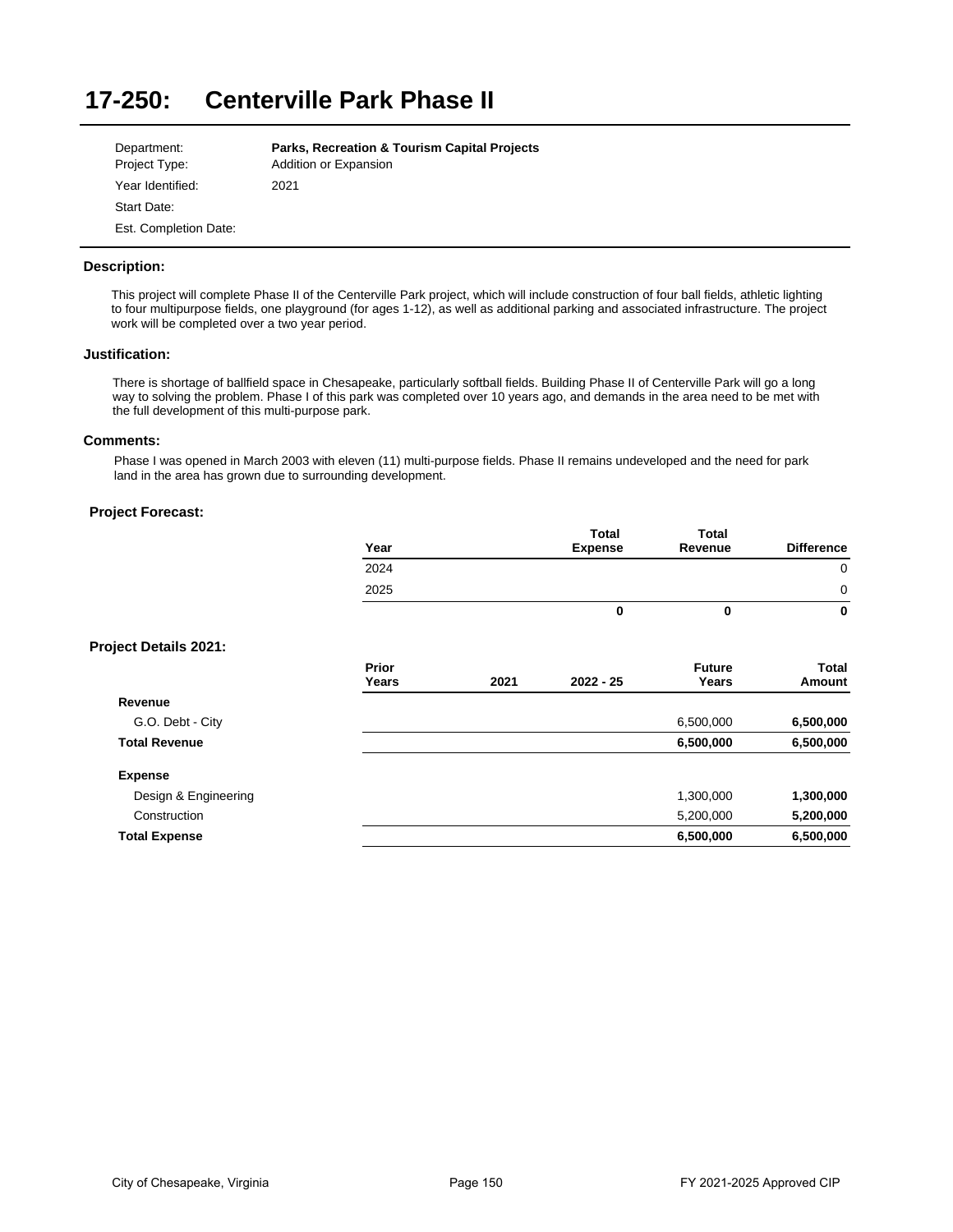#### **50-230: Chesapeake Multipurpose Stadium**

| Department:           | <b>Parks, Recreation &amp; Tourism Capital Projects</b> |
|-----------------------|---------------------------------------------------------|
| Project Type:         | New Facility                                            |
| Year Identified:      | 2019                                                    |
| Start Date:           | 7/1/2018                                                |
| Est. Completion Date: | 6/30/2030                                               |

## **Description:**

This project includes the conceptual design and master plan for several multi-purpose stadiums for school and community athletics. Construction of the first stadium would occur after FY 2025.

### **Justification:**

Two school stadiums are in need of replacement or major renovation. Construction of a community stadium is an opportunity for the city to partner with the school district to build a multi-purpose stadium that will also be available to the community via Parks, Recreation, and Tourism programs. The estimated cost of a regional facility is estimated at \$25.0 million for construction plus costs for design and land acquisition.

This immediate funding was needed to develop a master plan for the first regional stadium for the City Council and School Board to determine how the model could be used throughout the City. The master plan will also provide a better estimate of construction costs. The master plan was funded by \$750,000 from the City's one-time account (General Fund - fund balance). The remaining future construction costs can be addressed by transferring funding from the park expansion project (which will be financed).

### **Comments:**

Canceled per May 2020 City Council Amendments for the COVID-19 emergency.

|                              | Year           |           | Total<br><b>Expense</b> | <b>Total</b><br>Revenue | <b>Difference</b> |
|------------------------------|----------------|-----------|-------------------------|-------------------------|-------------------|
|                              | 2021           |           | (750,000)               | (750,000)               | 0                 |
|                              |                |           | (750,000)               | (750,000)               | $\mathbf 0$       |
| <b>Project Details 2021:</b> |                |           |                         |                         |                   |
|                              | Prior<br>Years | 2021      | $2022 - 25$             | <b>Future</b><br>Years  | Total<br>Amount   |
| Revenue                      |                |           |                         |                         |                   |
| Fund Balance - General Fund  | 750,000        | (750,000) |                         |                         | $\mathbf 0$       |
| G.O. Debt - City             |                |           |                         | 25,000,000              | 25,000,000        |
| <b>Total Revenue</b>         | 750,000        | (750,000) |                         | 25,000,000              | 25,000,000        |
| <b>Expense</b>               |                |           |                         |                         |                   |
| Design & Engineering         | 750,000        | (750,000) |                         | 2,000,000               | 2,000,000         |
| Construction                 |                |           |                         | 23,000,000              | 23,000,000        |
| <b>Total Expense</b>         | 750,000        | (750,000) |                         | 25,000,000              | 25,000,000        |
|                              |                |           |                         |                         |                   |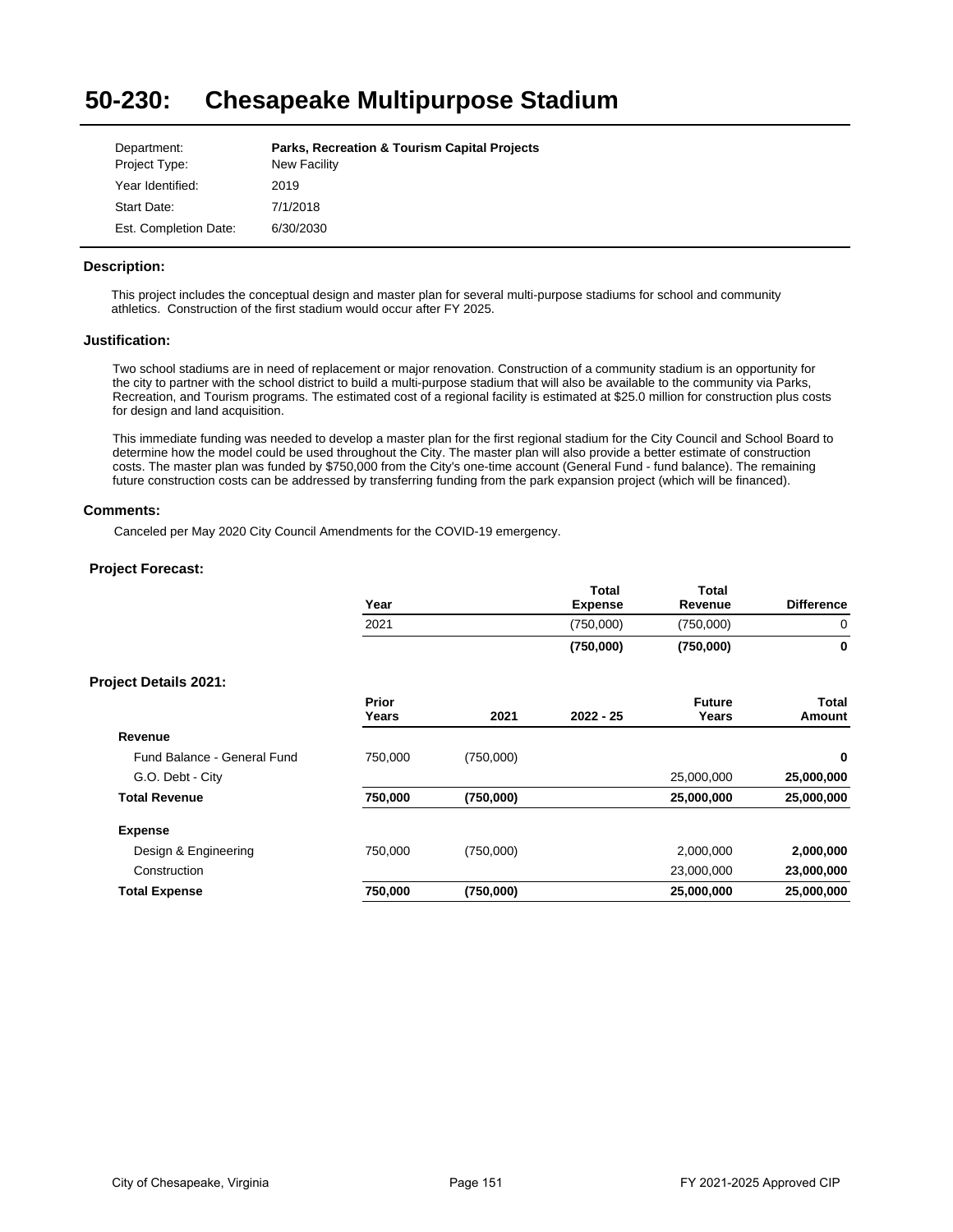# **18-210: Commonwealth/Seaboard Multi-City Rail Trail (Western Branch Rail to Trail)**

| Department:<br>Project Type: | <b>Parks, Recreation &amp; Tourism Capital Projects</b><br>Addition or Expansion |
|------------------------------|----------------------------------------------------------------------------------|
| Year Identified:             | 2017                                                                             |
| Start Date:                  | 7/1/2016                                                                         |
| Est. Completion Date:        | 7/30/2025                                                                        |

### **Description:**

This trail will make a connection between Suffolk and Portsmouth via the Western Branch Area of Chesapeake and the old Commonwealth/ Seaboard rail line. This project will provide for the trail extension, which will become part of the multi-city trail system running from the Downtown Suffolk train station to the Oceanfront in Virginia Beach (approx. 44 miles).

## **Justification:**

This project will include paving the existing gravel trail for use as a multi-use path for the community. It will also connect to adjacent cities and be a regional bike facility for the entire area.

### **Comments:**

The City has received an alternative transportation program grant. This project is still in the planning stage with on-going discussions regarding property transfer to the City. It was partially funded by the federal grant in FY 2017, with the potential for additional grants in future years.

On November 12, 2019, City Council voted to increase the appropriation for this project by \$355,000 to match VDOT's \$655,000 awarded for it. The required City match of \$195,000 is met by the value of the abandoned trail.

| Year           |      | <b>Total</b><br><b>Expense</b> | <b>Total</b><br>Revenue | <b>Difference</b>      |
|----------------|------|--------------------------------|-------------------------|------------------------|
| 2023           |      |                                |                         | $\mathbf 0$            |
| 2025           |      | 195,000                        | 195,000                 | $\mathbf 0$            |
|                |      | 195,000                        | 195,000                 | $\mathbf 0$            |
|                |      |                                |                         |                        |
| Prior<br>Years | 2021 | $2022 - 25$                    | <b>Future</b><br>Years  | <b>Total</b><br>Amount |
|                |      |                                |                         |                        |
| 655,000        |      | 195,000                        |                         | 850,000                |
| 655,000        |      | 195,000                        |                         | 850,000                |
|                |      |                                |                         |                        |
| 50,000         |      |                                |                         | 50,000                 |
| 605,000        |      | 195,000                        |                         | 800,000                |
| 655,000        |      | 195,000                        |                         | 850,000                |
|                |      |                                |                         |                        |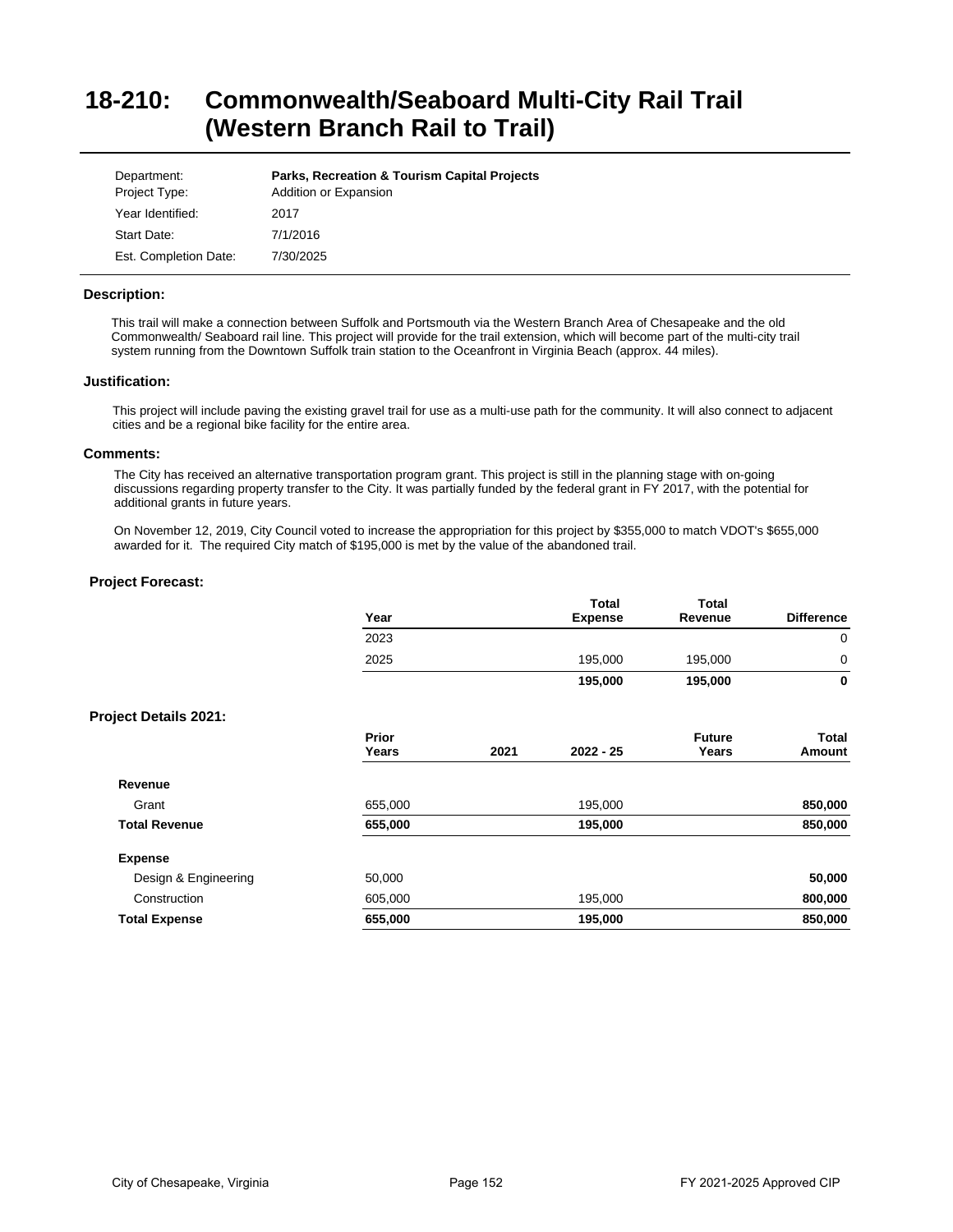#### **12-200: Conference Center Renovation**

| Department:           | <b>Parks, Recreation &amp; Tourism Capital Projects</b> |
|-----------------------|---------------------------------------------------------|
| Project Type:         | Renovation or Rehabilitation                            |
| Year Identified:      | 2016                                                    |
| Start Date:           | 7/1/2015                                                |
| Est. Completion Date: | 6/30/2022                                               |

## **Description:**

This project requires coordination with VenuWorks (the private contractor) for renovations and refurbishment of the Chesapeake Conference Center. Initial work will be performed over a six year period and will include phased expansion and refurbishment.

### **Justification:**

The Chesapeake Conference Center opened in 1997. Since that time, little work had been performed to upgrade and replace the aging infrastructure. This project will address those needs.

### **Comments:**

Improvements recently completed or in progress include new signage, replacement of the ballroom doors, new flooring/carpet, and replacement of the HVAC system. Current project plans include expanding the storage facility, remodeling the rotunda canopy and public space, replacing the exterior doors, and replacing the exterior sidewalk.

|                              | Year           |         | <b>Total</b><br><b>Expense</b> | Total<br>Revenue       | <b>Difference</b> |
|------------------------------|----------------|---------|--------------------------------|------------------------|-------------------|
|                              | 2021           |         | 300,000                        | 300,000                | 0                 |
|                              | 2022           |         | 140,000                        | 140,000                | 0                 |
|                              |                |         | 440,000                        | 440,000                | $\bf{0}$          |
| <b>Project Details 2021:</b> |                |         |                                |                        |                   |
|                              | Prior<br>Years | 2021    | $2022 - 25$                    | <b>Future</b><br>Years | Total<br>Amount   |
| Revenue                      |                |         |                                |                        |                   |
| Fund Balance - Other Funds   | 3,405,000      | 300,000 | 140,000                        |                        | 3,845,000         |
| <b>Total Revenue</b>         | 3,405,000      | 300,000 | 140,000                        |                        | 3,845,000         |
| <b>Expense</b>               |                |         |                                |                        |                   |
| Construction                 |                | 300,000 | 140,000                        |                        | 440,000           |
| Other                        | 3,405,000      |         |                                |                        | 3,405,000         |
| <b>Total Expense</b>         | 3,405,000      | 300,000 | 140,000                        |                        | 3,845,000         |
|                              |                |         |                                |                        |                   |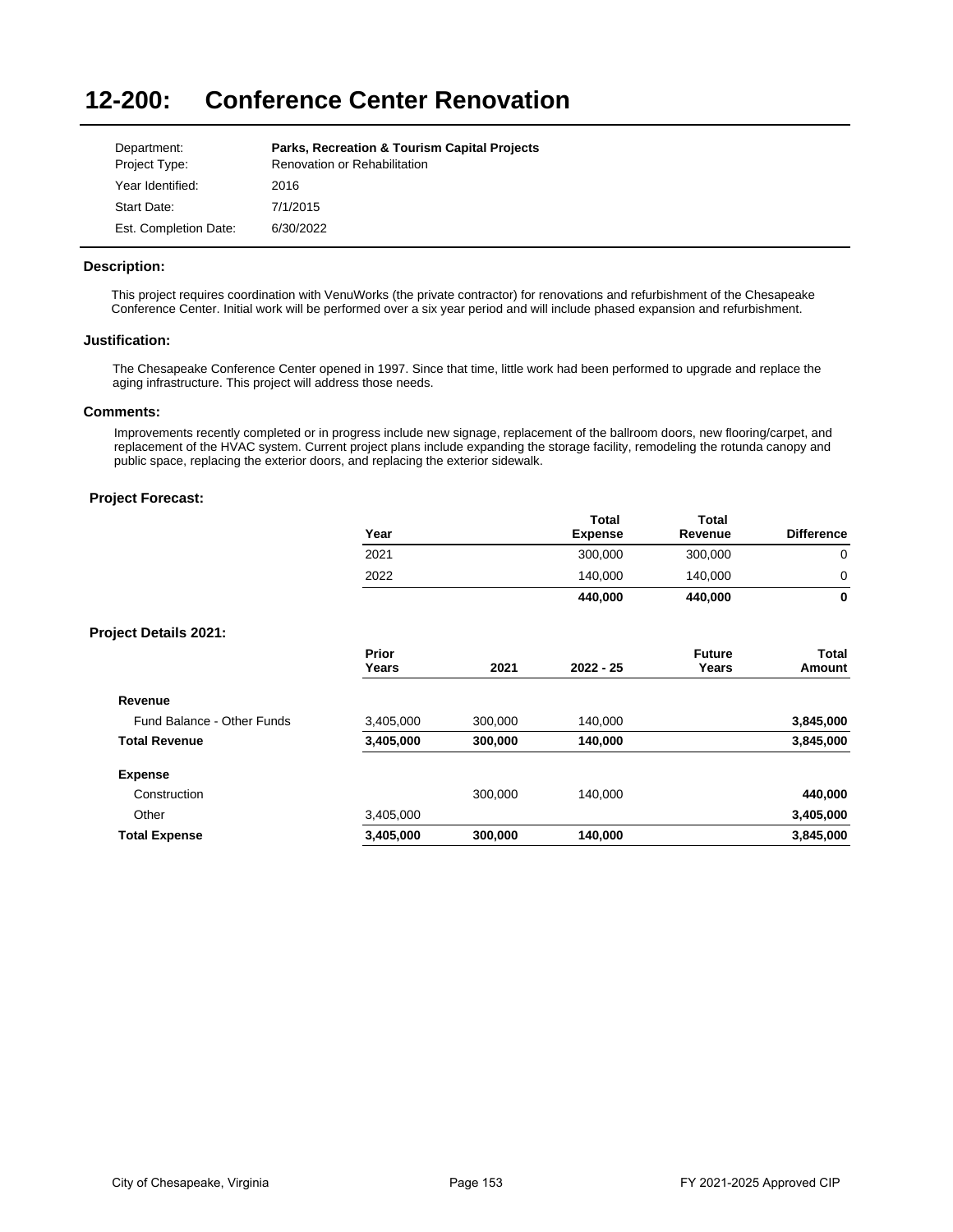# **83-250: Cornland School Relocation (Phase I Deep Creek Village Historical Site)**

| Department:<br>Project Type: | <b>Parks, Recreation &amp; Tourism Capital Projects</b><br>New Facility |
|------------------------------|-------------------------------------------------------------------------|
| Year Identified:             | 2020                                                                    |
| Start Date:                  | 6/23/2020                                                               |
| Est. Completion Date:        | 7/30/2024                                                               |

### **Description:**

The first phase of this project will be site and infrastructure development in order to relocate the Cornland School to a new site where it can be preserved. Later phases may include amenities such as a Visitor Center, parking, walking trail, inclusion of the Superintendent's House, a warehouse/farmhouse replica, and interpretive signage and markers to allow residents and visitors to experience the City's history in a new and exciting way.

### **Justification:**

The City is embarking on a historical services division within the Parks, Recreation & Tourism department. This division will focus on the Comprehensive Plan's goal of preserving significant historic sites, structures, relics, and objects. The City will focus on preserving and protecting our historic artifacts as well as educating citizens and tourists alike of our unique heritage.

### **Comments:**

On June 23, 2020, City Council approved transferring \$400,000 from the Northwest River Park Improvement project to initially fund the relocation of Cornland School.

Phase II will provide design specifications for the visitor building, installation of more formal parking areas, and the walking trail.

|                              | Year           |         | <b>Total</b><br><b>Expense</b> | <b>Total</b><br>Revenue | <b>Difference</b>      |
|------------------------------|----------------|---------|--------------------------------|-------------------------|------------------------|
|                              | 2021           |         | 400,000                        | 400,000                 | 0                      |
|                              |                |         | 400,000                        | 400,000                 | 0                      |
| <b>Project Details 2021:</b> |                |         |                                |                         |                        |
|                              | Prior<br>Years | 2021    | $2022 - 25$                    | <b>Future</b><br>Years  | <b>Total</b><br>Amount |
| Revenue                      |                |         |                                |                         |                        |
| G.O. Debt - City             |                | 400,000 |                                |                         | 400,000                |
| <b>Total Revenue</b>         |                | 400,000 |                                |                         | 400,000                |
| <b>Expense</b>               |                |         |                                |                         |                        |
| Other                        |                | 400,000 |                                |                         | 400,000                |
| <b>Total Expense</b>         |                | 400,000 |                                |                         | 400,000                |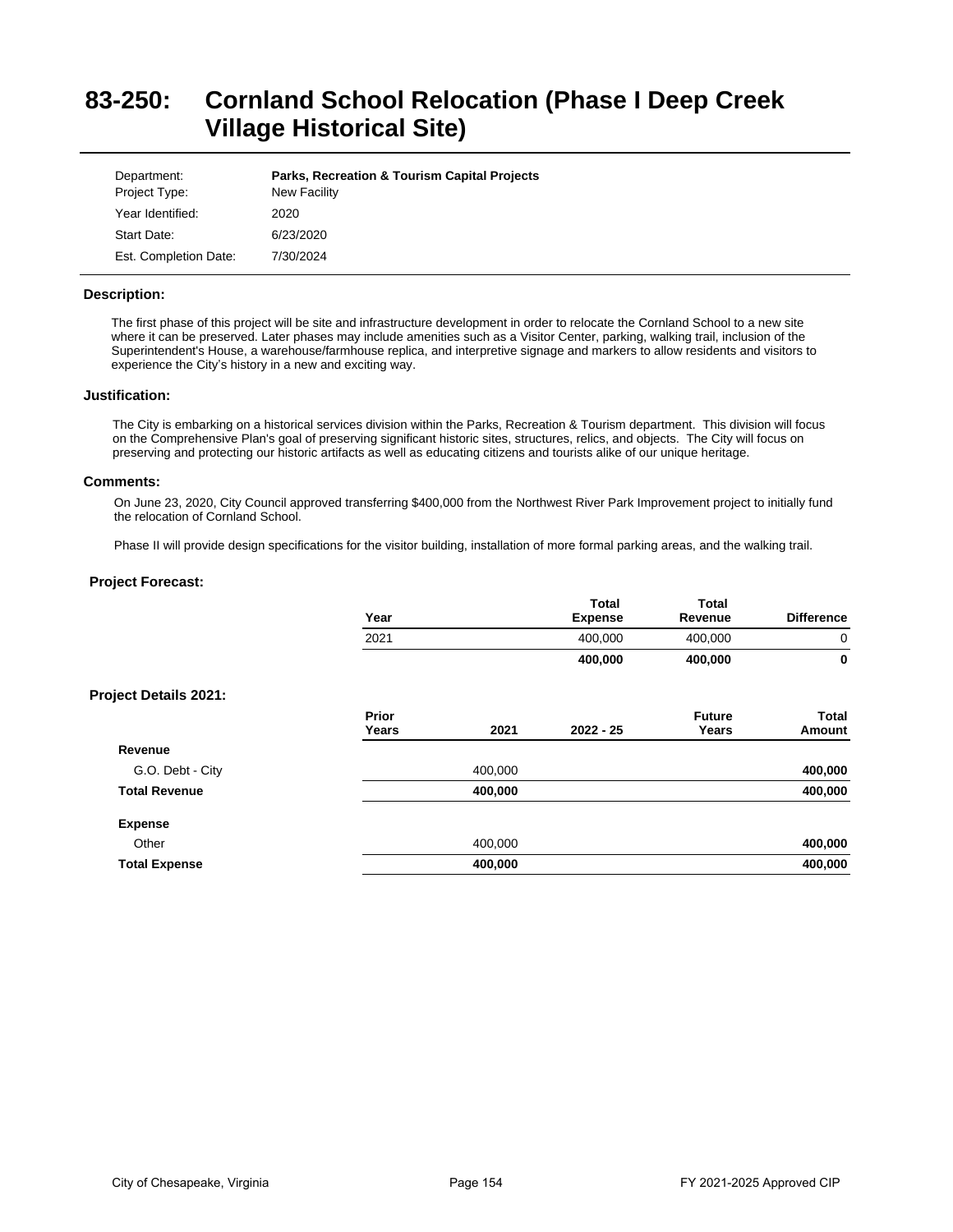### **20-250: Deep Creek Park - Phase II**

| Department:           | <b>Parks, Recreation &amp; Tourism Capital Projects</b> |
|-----------------------|---------------------------------------------------------|
| Project Type:         | Addition or Expansion                                   |
| Year Identified:      | 2021                                                    |
| Start Date:           |                                                         |
| Est. Completion Date: |                                                         |

## **Description:**

Phase II of the Deep Creek Park project includes the construction of four (4) multi-purpose fields, athletic lighting for two (2) multipurpose fields, additional parking lots, additional picnic area(s), as well as an extended trail system.

### **Justification:**

The purpose is to expand upon the variety of recreational opportunities available in Chesapeake.

#### **Comments:**

Deep Creek is Chesapeake's newest district park. The land was purchased by the City in 1996 and not developed for nearly 15 years as funding sources were explored. Now, it has four (4) multi-purpose fields and four (4) baseball fields, as well as other amenities. The park has been a huge success and should be looked at for further development, including becoming a regional sports draw.

## **Project Forecast:**

| <b>Total</b><br><b>Expense</b> | <b>Total</b><br>Revenue | <b>Difference</b> |
|--------------------------------|-------------------------|-------------------|
|                                |                         | 0                 |
|                                |                         | 0                 |
|                                |                         |                   |

|                      | Prior<br>Years | 2021 | $2022 - 25$ | <b>Future</b><br>Years | Total<br>Amount |
|----------------------|----------------|------|-------------|------------------------|-----------------|
| Revenue              |                |      |             |                        |                 |
| G.O. Debt - City     |                |      |             | 6,800,000              | 6,800,000       |
| <b>Total Revenue</b> |                |      |             | 6,800,000              | 6,800,000       |
| <b>Expense</b>       |                |      |             |                        |                 |
| Design & Engineering |                |      |             | 1,360,000              | 1,360,000       |
| Construction         |                |      |             | 5,440,000              | 5,440,000       |
| <b>Total Expense</b> |                |      |             | 6,800,000              | 6,800,000       |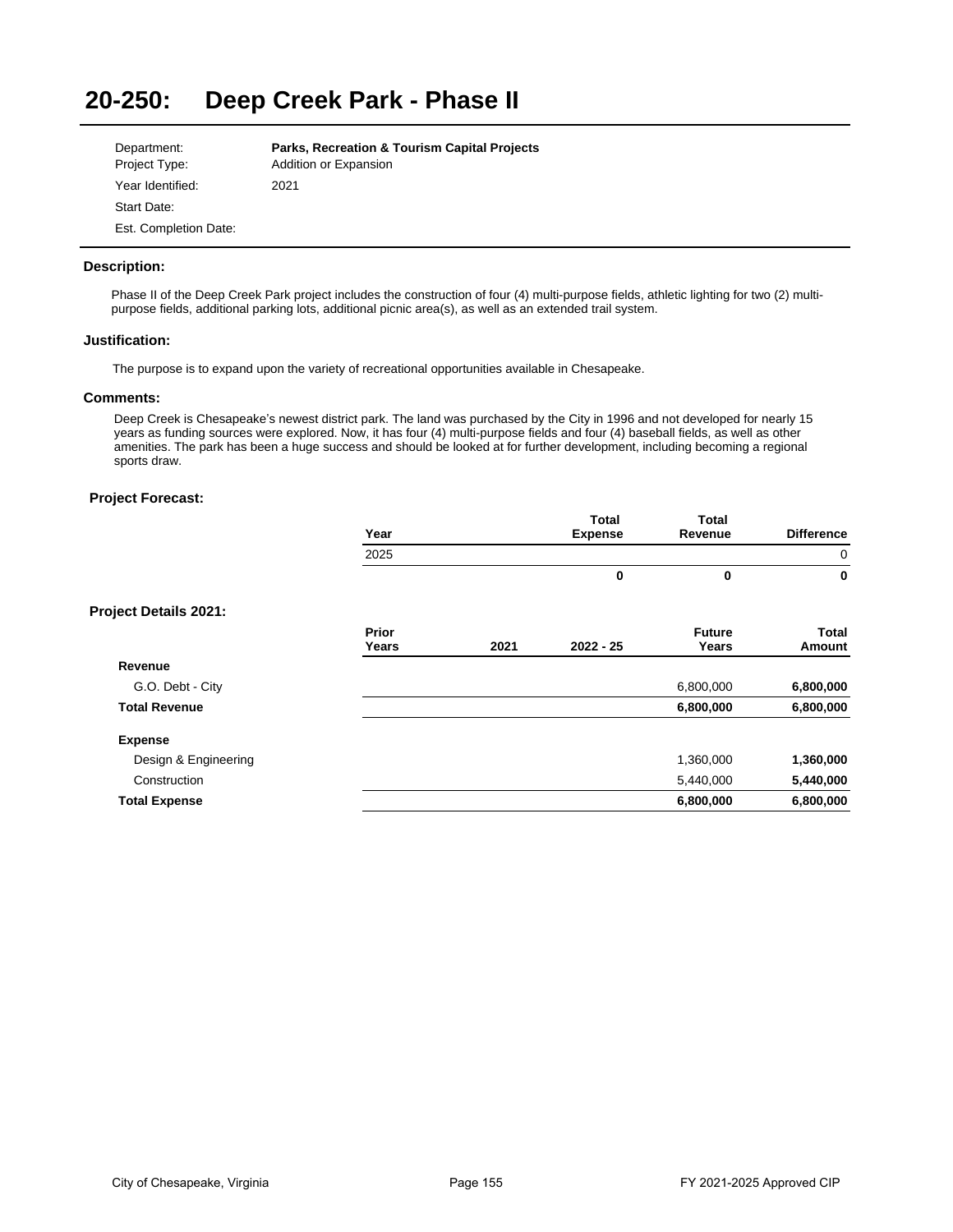# **19-210: Dismal Swamp Canal Trail - Phase III (Renovation, Restroom, Parking Lot)**

| Department:<br>Project Type: | <b>Parks, Recreation &amp; Tourism Capital Projects</b><br>Renovation or Rehabilitation |
|------------------------------|-----------------------------------------------------------------------------------------|
| Year Identified:             | 2017                                                                                    |
| Start Date:                  | 7/1/2016                                                                                |
| Est. Completion Date:        | 7/30/2023                                                                               |

### **Description:**

This project will complete Phase III of the Dismal Swamp Canal Trail to include adding a restroom at the south end of the trail, paving the parking area, and extending the equestrian trail from the current end point at Douglas Road to the full length of the trail.

### **Justification:**

Adding the restroom facilities, paving the parking area, and extending the equestrian trail will complete the build-out of the Dismal Swamp Canal Trail. These improvements will provide equal amenities at both ends of the trail, which will improve user experiences. Extending the equestrian trail will provide a much needed recreational opportunity for the many equestrians that reside in Chesapeake.

#### **Comments:**

The Dismal Swamp Trail was opened in 2004 with a few benches, picnic tables, and road striping. It has been a huge success, and is the site of the Swamp Stomp Half Marathon, Paddle for the Border, and a number of bicycle and road races. Recently, amenities were built at the north end of the trial. Phase III of this project will add restroom amenities at the south end of the trail, pave the Ballahack Road parking lot, and extend the equestrian trail. The total project cost is estimated to be \$806,000 (\$353,791 for the additional restroom and parking lot, and \$452,000 for the equestrian trail extension).

In FY 2017, the City received a Federal Land Access Program (FLAP) grant that provided partial funding to complete the parking and restroom additions. This project may be eligible for full grant funding in the future.

| $\mathbf 0$<br>0<br>0 |
|-----------------------|
|                       |
|                       |
|                       |
|                       |
| Total<br>Amount       |
|                       |
| 805,791               |
| 805,791               |
|                       |
| 100,000               |
| 705,791               |
| 805,791               |
|                       |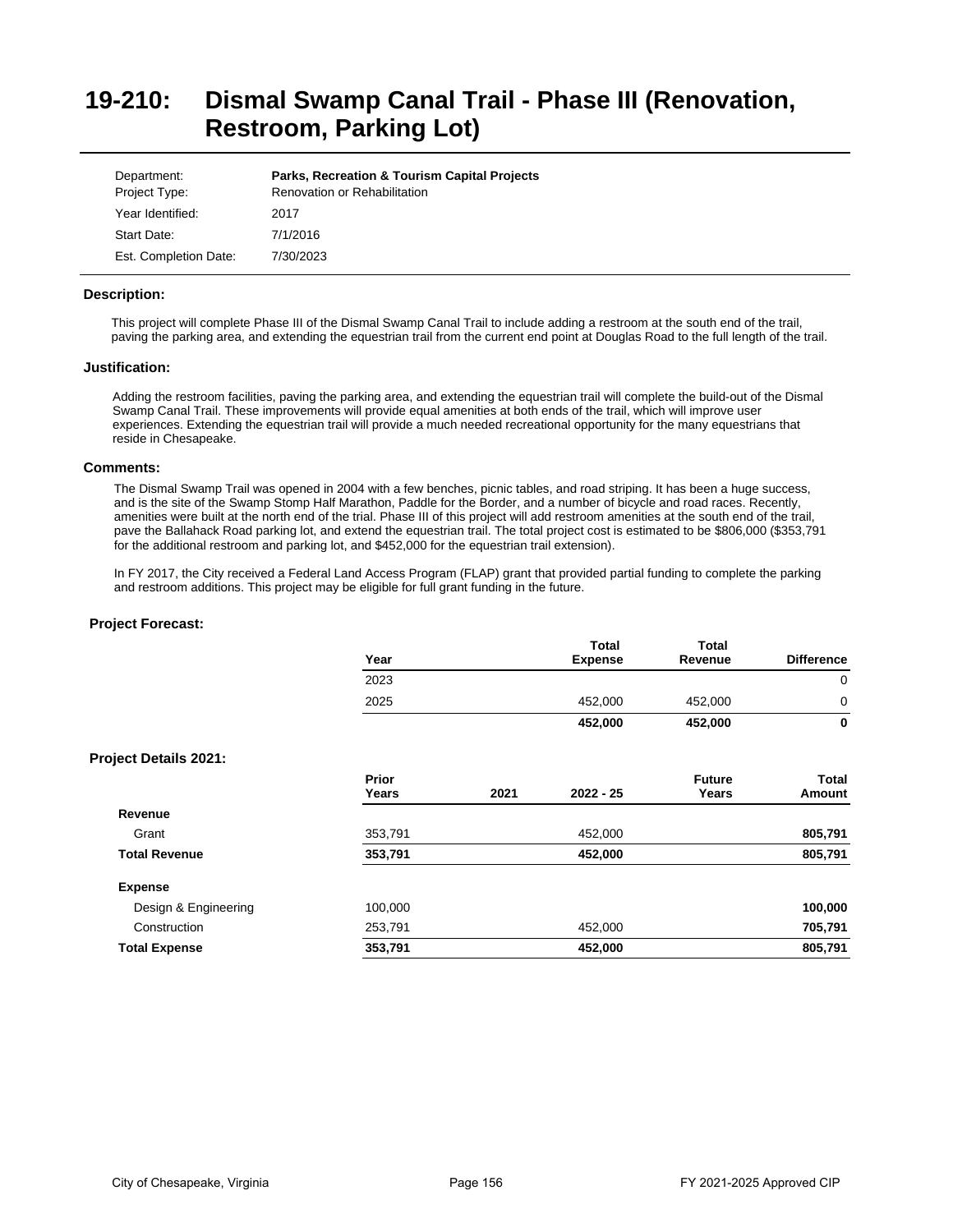# **66-230: Dismal Swamp Canal Trail - Study of Joint Visitor/Refuge Center**

| Department:<br>Project Type: | <b>Parks, Recreation &amp; Tourism Capital Projects</b><br>Study |
|------------------------------|------------------------------------------------------------------|
| Year Identified:             | 2019                                                             |
| Start Date:                  | 1/8/2019                                                         |
| Est. Completion Date:        | 7/30/2022                                                        |

## **Description:**

This project will provide for a study to determine the feasibility of a Joint Visitor/Refuge Center at the Dismal Swamp Canal Trail.

### **Justification:**

The City of Chesapeake and the Virginia Dept. of Game & Inland Fisheries (DGIF) have been in discussions for a number of years about the possibility of having a joint Visitor's Center and Refuge Center on the Chesapeake side of the Great Dismal Swamp. DGIF has some funding allocated for this project, but has been unsuccessful in finding a suitable site to this point. DGIF and the City have now identified a property owned by the City and an adjacent property that is leased by the City from the Army Corps of Engineers.

The area is located by the north trail-head of the Dismal Swamp Canal Trail near the entrance of the park. No funding has been requested or allocated for construction at this time; funding for this project is to conduct a full analysis of the site to see if it is an eligible and suitable site. Preliminary reviews of the site are positive, and the existing Dismal Swamp Canal Trail Park has been designated as a Virginia Treasure. The construction of this center would promote this site for its natural and cultural resources for more visitors to enjoy.

## **Comments:**

On January 8, 2019, City Council approved an FY 2019 Capital Budget amendment that added this as a new project and transferred \$35,968 in available funding from the "Park Program Improvements" project # 18-19. See also City Council Agenda Item CM-6(B).

The feasibility study of the property will evaluate all potential site issues, including emergency access options, code compliance requirements, and impact to wetlands, flood plains, stormwater, and utilities at the site. The study will also determine what existing infrastructure could be used and what improvements would be needed.

|                       | Year           |      | <b>Total</b><br><b>Expense</b> | <b>Total</b><br>Revenue | <b>Difference</b> |
|-----------------------|----------------|------|--------------------------------|-------------------------|-------------------|
|                       |                |      |                                |                         |                   |
| Project Details 2021: |                |      |                                |                         |                   |
|                       | Prior<br>Years | 2021 | $2022 - 25$                    | <b>Future</b><br>Years  | Total<br>Amount   |
| Revenue               |                |      |                                |                         |                   |
| Cash - Lockbox City   | 35,968         |      |                                |                         | 35,968            |
| <b>Total Revenue</b>  | 35,968         |      |                                |                         | 35,968            |
| <b>Expense</b>        |                |      |                                |                         |                   |
| Other                 | 35,968         |      |                                |                         | 35,968            |
| <b>Total Expense</b>  | 35,968         |      |                                |                         | 35,968            |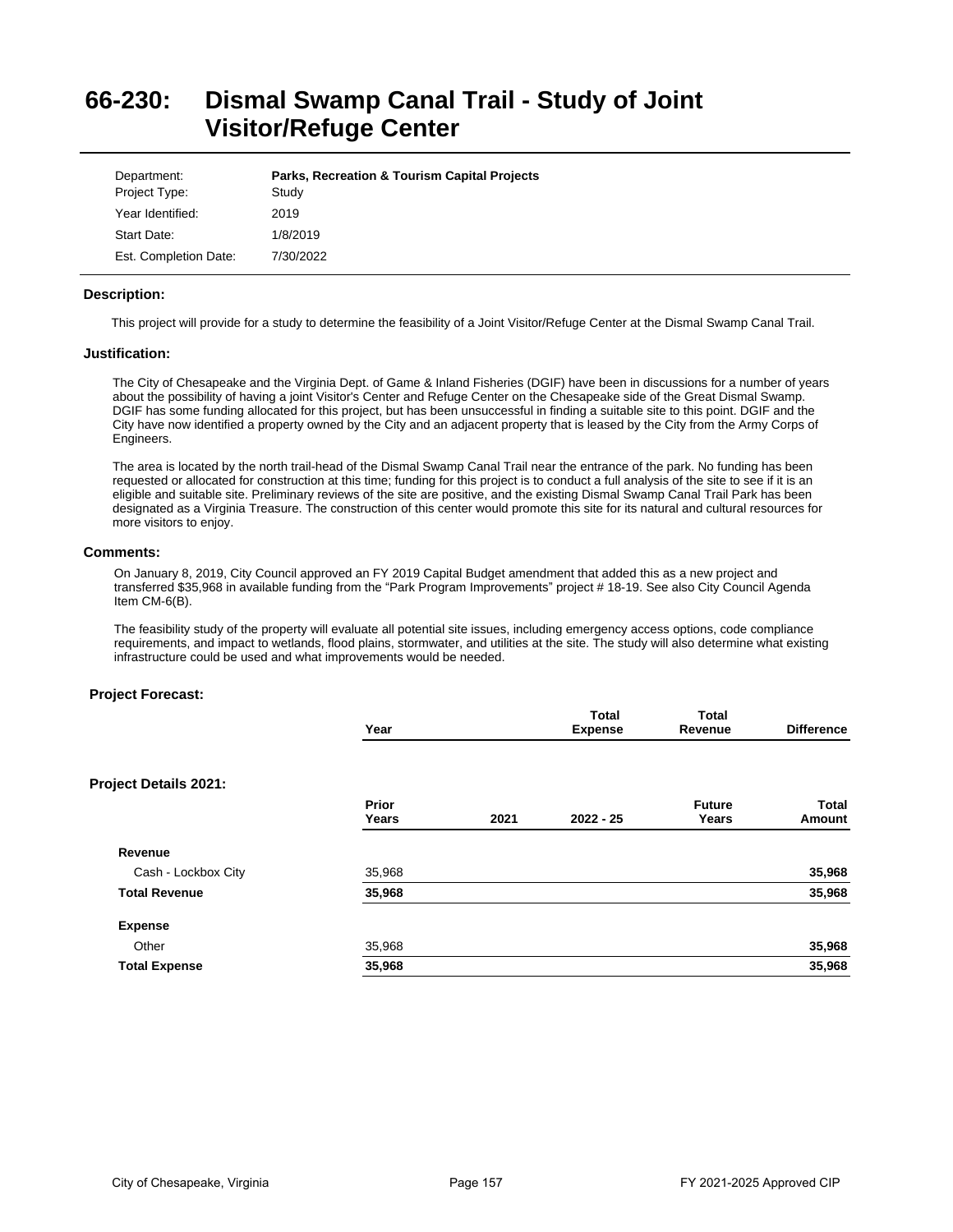#### **14-240: Heritage Park - Phase II**

| Department:           | <b>Parks, Recreation &amp; Tourism Capital Projects</b> |
|-----------------------|---------------------------------------------------------|
| Project Type:         | Addition or Expansion                                   |
| Year Identified:      | 2020                                                    |
| Start Date:           | 7/1/2019                                                |
| Est. Completion Date: | 7/30/2024                                               |

## **Description:**

This project will implement Phase II of the Heritage Park Master Plan. Phase I, which began in FY 2019, will provide for minimal ingress and egress (entryway and exit) within the property. Phase II will install utilities for running water, sewer, and electricity at the site as well as basic park amenities. Phase II will also construct parking areas, a Ranger station, and a multi-use trail system.

## **Justification:**

This project will implement the master plan completed in 2010 by developing the site into a park and destination equestrian area in order to attract horse-related tourism to the City.

### **Comments:**

The land for Heritage Park is currently owned by the City, and a master plan for the area was completed in 2010. The land is currently being farmed in areas, has had some trail development, and has a small model plane airport.

# **Project Forecast:**

| Year | Total<br><b>Expense</b> | Total<br>Revenue | <b>Difference</b> |
|------|-------------------------|------------------|-------------------|
| 2024 | 1,525,000               | 1,525,000        | 0                 |
|      | 1,525,000               | 1,525,000        | 0                 |
|      |                         |                  |                   |

## **Project Details 2021:**

|                      | Prior<br>Years | 2021 | $2022 - 25$ | <b>Future</b><br>Years | <b>Total</b><br>Amount |
|----------------------|----------------|------|-------------|------------------------|------------------------|
| Revenue              |                |      |             |                        |                        |
| G.O. Debt - City     |                |      | 1,525,000   |                        | 1,525,000              |
| <b>Total Revenue</b> |                |      | 1,525,000   |                        | 1,525,000              |
| <b>Expense</b>       |                |      |             |                        |                        |
| Design & Engineering |                |      | 25,000      |                        | 25,000                 |
| Construction         |                |      | 1,500,000   |                        | 1,500,000              |
| <b>Total Expense</b> |                |      | 1,525,000   |                        | 1,525,000              |
|                      |                |      |             |                        |                        |

# **Operating Budget Impact:**

| Year | Exp (Rev) | <b>FTE Impact</b> |
|------|-----------|-------------------|
| 2025 | 5.000     | 0.0               |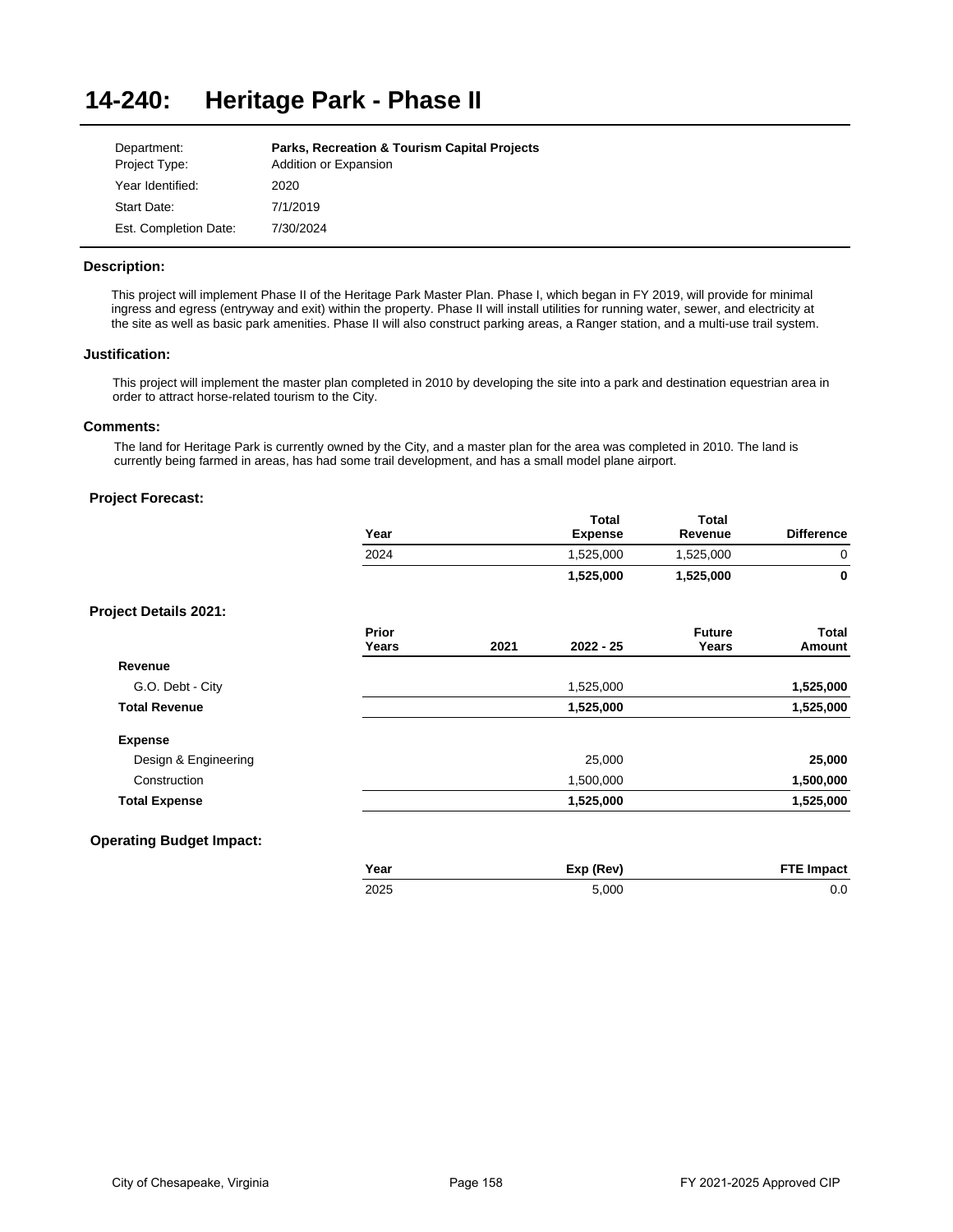#### **15-240: Heron Landing Park on the Indian River**

| Department:           | <b>Parks, Recreation &amp; Tourism Capital Projects</b> |
|-----------------------|---------------------------------------------------------|
| Project Type:         | Addition or Expansion                                   |
| Year Identified:      | 2020                                                    |
| Start Date:           | 7/1/2019                                                |
| Est. Completion Date: | 7/30/2023                                               |

## **Description:**

This project will create a place to reconnect people with the historic Indian River while showcasing the beauty of restored tidal wetlands and riparian forests. Heron Landing Park will provide multiple services to both citizens and wildlife such as improved habitat for marine birds and animals, improved air and water quality, a looped trail through marshes and maritime forests for observing nature, and access for kayaking and fishing. This project will include the removal of broken bulkhead, and the replacement with a naturally sloped living shoreline (which will restore the shoreline to include a maritime forest). This project will also add park amenities to include a boardwalk, kayak launch, small picnic shelter, portable restrooms, and parking areas.

### **Justification:**

This is one of the only public water access areas on the Eastern Branch of the Elizabeth River. Due to the design of this project, which will include a living shoreline, it will provide improved storm protection as well as storm water credits.

### **Comments:**

The City acquired the land through a grant from the Virginia Dept. of Conservation & Recreation. Initial soil testing and a complete site survey have been completed. A graduate student provided a master plan for the park with input from the department and the community.

## **Project Forecast:**

| Year | <b>Total</b><br><b>Expense</b> | <b>Total</b><br>Revenue | <b>Difference</b> |
|------|--------------------------------|-------------------------|-------------------|
| 2021 | 225,000                        | 225,000                 | 0                 |
| 2022 | 225,000                        | 225,000                 | 0                 |
| 2023 | 300,000                        | 300,000                 | 0                 |
|      | 750,000                        | 750,000                 | 0                 |

### **Project Details 2021:**

|                             | Prior<br>Years | 2021    | $2022 - 25$ | <b>Future</b><br>Years | Total<br>Amount |
|-----------------------------|----------------|---------|-------------|------------------------|-----------------|
| Revenue                     |                |         |             |                        |                 |
| Fund Balance - General Fund | 156,000        | 225,000 | 525,000     |                        | 906,000         |
| <b>Total Revenue</b>        | 156,000        | 225,000 | 525,000     |                        | 906,000         |
| <b>Expense</b>              |                |         |             |                        |                 |
| Design & Engineering        | 75,000         |         |             |                        | 75,000          |
| Construction                | 25,000         | 225,000 | 525.000     |                        | 775,000         |
| Other                       | 56,000         |         |             |                        | 56,000          |
| <b>Total Expense</b>        | 156,000        | 225,000 | 525,000     |                        | 906,000         |
|                             |                |         |             |                        |                 |

## **Operating Budget Impact:**

| Year | Exp (Rev) | <b>FTE Impact</b> |
|------|-----------|-------------------|
| 2024 | 3.000     | 0.0               |
| 2025 | 3.000     | 0.0               |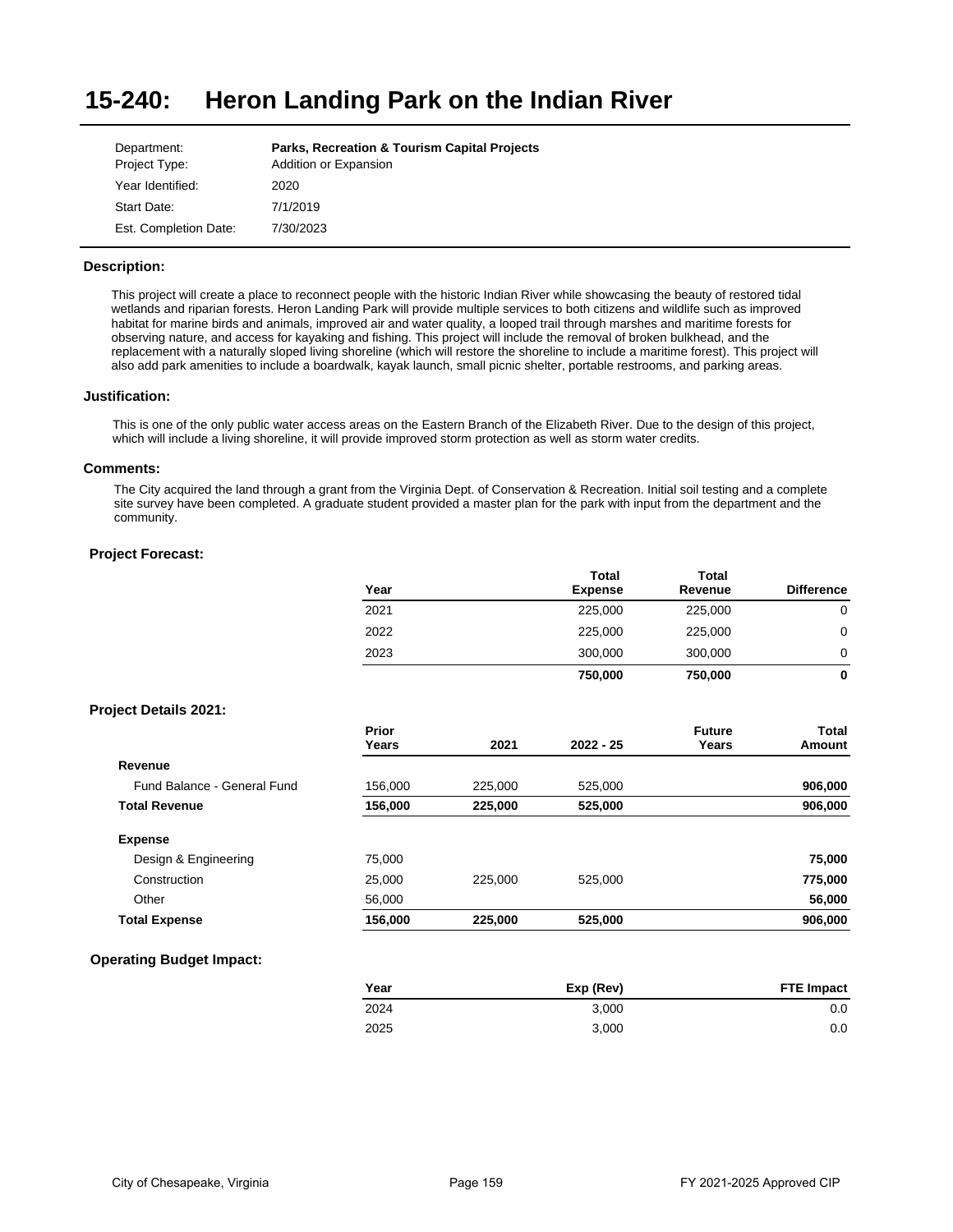#### **11-230: Northwest River Park Improvements**

| Department:           | <b>Parks, Recreation &amp; Tourism Capital Projects</b> |
|-----------------------|---------------------------------------------------------|
| Project Type:         | Renovation or Rehabilitation                            |
| Year Identified:      | 2019                                                    |
| Start Date:           | 7/1/2019                                                |
| Est. Completion Date: | 7/30/2024                                               |

## **Description:**

This project will provide for the renovation and rehabilitation of park structures and systems at Northwest River Park. Project work will include the replacement of following: the failing sanitary sewer system, the Marjorie Rein scenic overlook and bridges, the Camp Store/Ranger Station/Restroom, shop offices, the activity building with a facility that would provide meeting spaces, laboratory, and multi-purpose room rental facilities (for weddings, parties, etc.). The renovations will focus on rehabilitating park infrastructure to make the facility safe and enjoyable, and make the park competitive in the market.

### **Justification:**

Northwest River Park is over 40 years old, and facilities are in need of replacement and rehabilitation. As a part of the park improvement program during recent years, several minor bridges, trails, sidewalks, and bulkheads were improved. But, no major capital improvements have been done since the park was opened. If major improvements do not begin, then the park facility would need to be partially or fully closed within a few years. However, this park has tremendous potential that would be better utilized with the addition of reliable/ modern new gathering areas that could be rented, a trail system that could be fully re-opened, and fully operational electrical and septic systems.

The community has shown an interest in re-investment into this park, as evidenced by the number of media inquiries, Council requests, citizen demands, and staff complaints during the past year. Many of the trails and bridges have been either demolished, condemned and/or closed for a number of years. The major buildings are rotting and in need of full replacement. Staff complains regularly of the mold smell in the buildings. The unreliable electrical system, septic system, and building infrastructure have forced cancellations of rentals, reservations, and programs; which is lost revenue.

#### **Comments:**

The total cost of the renovations is estimated to be \$6,000,000. Funding started in FY 2019 and will be phased over a 6 year period, which will allow the facility to remain open during renovations and minimize the impact on activities. The project work in progress includes improvements to the utilities, water, and sewer infrastructure as well as replacement of the Marjorie Rein scenic overlook trail and bridges.

On June 23, 2020, City Council approved transferring \$400,000 from the FY 2020-21 funding for this project to the new Cornland School Relocation project. This funding is anticipated to be re-awarded in a future year; the transfer will not disrupt the current project schedule, since the replacement of the Ranger Station, Camp Store, and Activity Center are still in the design phase.

## **Project Forecast:**

|      | <b>Total</b>   | <b>Total</b> |                   |
|------|----------------|--------------|-------------------|
| Year | <b>Expense</b> | Revenue      | <b>Difference</b> |
| 2021 | 600,000        | 600,000      | 0                 |
| 2022 | 1,000,000      | 1,000,000    | 0                 |
| 2023 | 1,000,000      | 1,000,000    | 0                 |
| 2024 | 1,000,000      | 1,000,000    | 0                 |
|      | 3,600,000      | 3,600,000    | 0                 |

|                      | Prior<br>Years | 2021    | $2022 - 25$ | <b>Future</b><br>Years | Total<br>Amount |
|----------------------|----------------|---------|-------------|------------------------|-----------------|
| Revenue              |                |         |             |                        |                 |
|                      |                |         |             |                        |                 |
| G.O. Debt - City     | 2,000,000      | 600.000 | 3,000,000   |                        | 5,600,000       |
| <b>Total Revenue</b> | 2,000,000      | 600,000 | 3,000,000   |                        | 5,600,000       |
| <b>Expense</b>       |                |         |             |                        |                 |
| Other                | 2,000,000      | 600,000 | 3,000,000   |                        | 5,600,000       |
| <b>Total Expense</b> | 2,000,000      | 600,000 | 3,000,000   |                        | 5,600,000       |
|                      |                |         |             |                        |                 |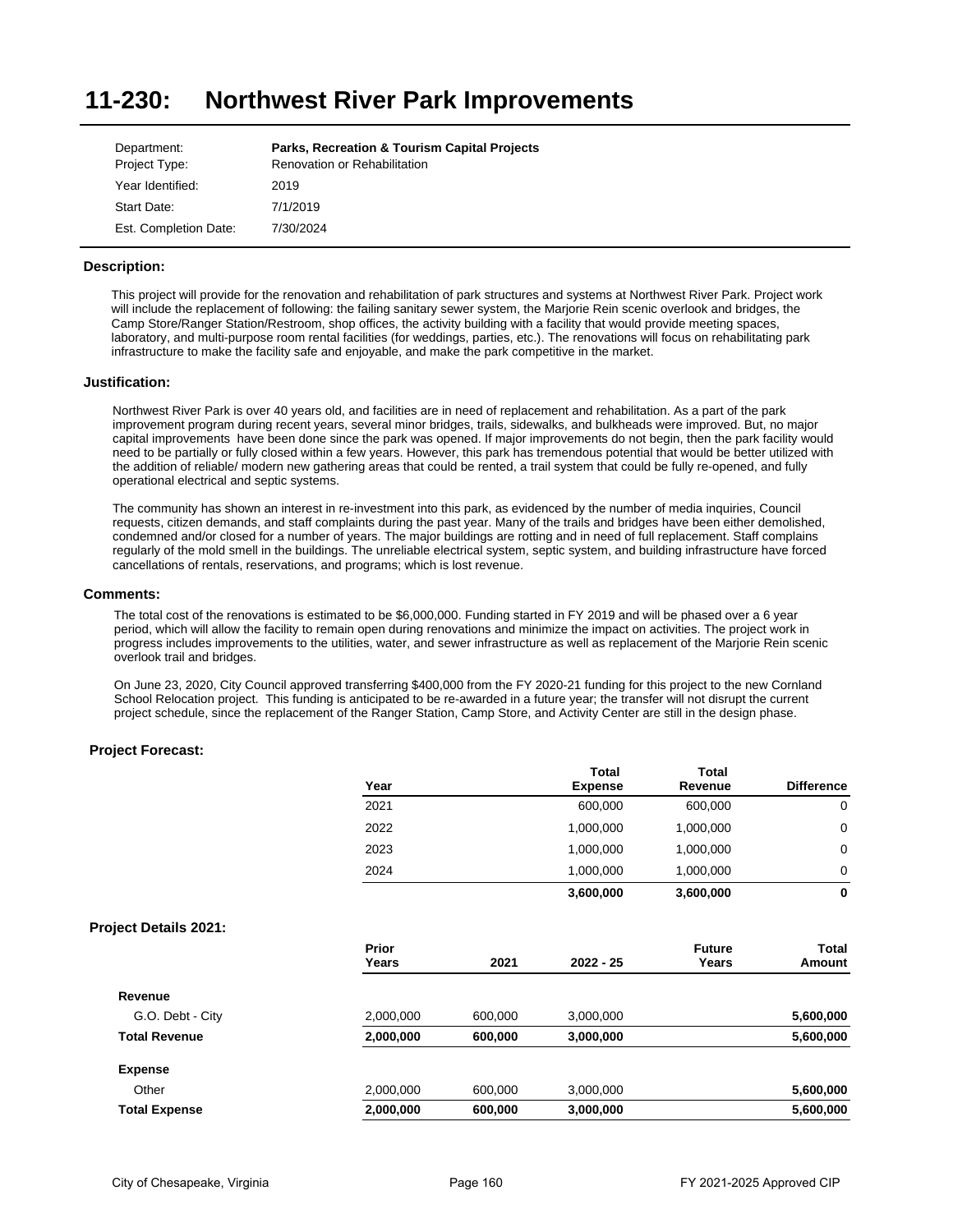#### **16-240: Oak Grove Lake Park - Phase II**

| Department:           | <b>Parks, Recreation &amp; Tourism Capital Projects</b> |
|-----------------------|---------------------------------------------------------|
| Project Type:         | Addition or Expansion                                   |
| Year Identified:      | 2020                                                    |
| Start Date:           | 7/1/2022                                                |
| Est. Completion Date: | 7/30/2023                                               |

## **Description:**

This project will complete Phase II of the Oak Grove Lake Park improvements. Phase II will construct a finger pier and a kayak/ paddle boat rental shack, which will allow the public to access the 65-acre lake that is the primary feature of the park. An additional 50-car parking lot will be necessary to meet increased user demand by 2021. Additionally, a 10-foot trail would be paved around for the entirety of the 1.6-mile existing path to allow easier access to the piers for persons with disabilities and strollers, while still providing a natural surface for runners.

### **Justification:**

The purpose of this project is to allow public access to the 65-acre lake for non-motorized boating. This project will provide a boat rental opportunity, with potential revenue, and will serve as an additional attraction for visitors to the City. No impact to operational cost are anticipated as the department is projecting to contract this service out to a private vendor. Projected revenue back to the City is estimated at \$50,000/year.

### **Comments:**

Additional parking was scheduled to be added in FY 2017 but was delayed due to additional soil sampling. However, just to meet the current citizen demand, more parking capacity is needed in addition to what is presently planned for and approved in the "Oak Grove Lake Park - Additional Parking" capital project # 23-190. The additional parking needs will be addressed by this project "Oak Grove Lake Park - Phase II ".

|                       | Year           |      | <b>Total</b><br><b>Expense</b> | <b>Total</b><br>Revenue | <b>Difference</b>      |
|-----------------------|----------------|------|--------------------------------|-------------------------|------------------------|
|                       | 2023           |      | 320,000                        | 320,000                 | 0                      |
|                       |                |      | 320,000                        | 320,000                 | 0                      |
| Project Details 2021: |                |      |                                |                         |                        |
|                       | Prior<br>Years | 2021 | $2022 - 25$                    | <b>Future</b><br>Years  | <b>Total</b><br>Amount |
| Revenue               |                |      |                                |                         |                        |
| Cash - Lockbox City   |                |      | 320,000                        |                         | 320,000                |
| <b>Total Revenue</b>  |                |      | 320,000                        |                         | 320,000                |
| <b>Expense</b>        |                |      |                                |                         |                        |
| Construction          |                |      | 320,000                        |                         | 320,000                |
| <b>Total Expense</b>  |                |      | 320,000                        |                         | 320,000                |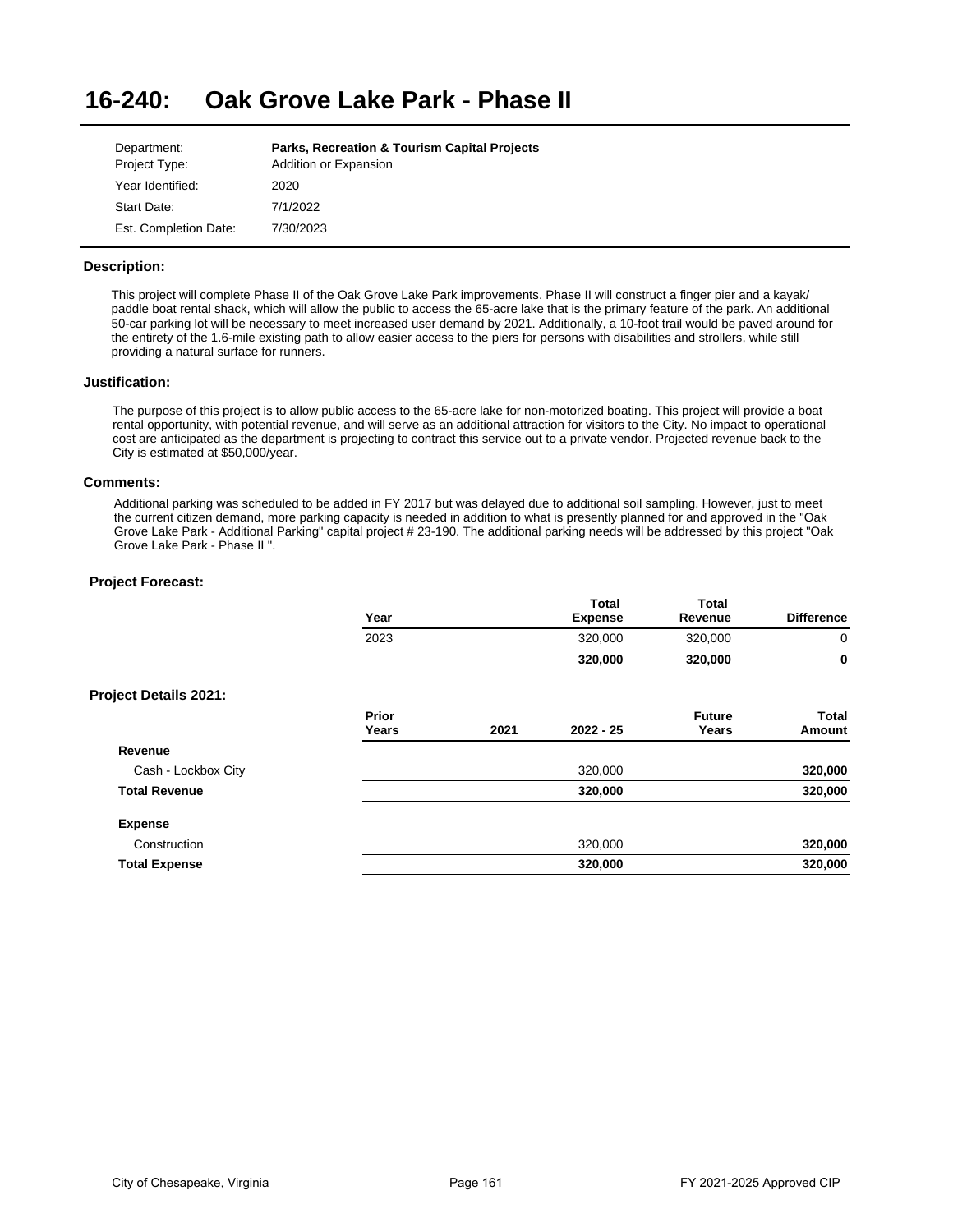#### **47-200: Open Space and Recreation Program**

| Department:           | <b>Parks, Recreation &amp; Tourism Capital Projects</b> |
|-----------------------|---------------------------------------------------------|
| Project Type:         | Addition or Expansion                                   |
| Year Identified:      | 2016                                                    |
| Start Date:           | 1/15/2016                                               |
| Est. Completion Date: | 7/30/2024                                               |

## **Description:**

This project will add new playgrounds at several public school and park sites, add splash parks at various parks and community centers, and begin the development of Heritage Park in accordance with the policies and regulations of the Open Space and Recreation Ordinance.

### **Justification:**

The City needs additional community playgrounds that meet or exceed national standards and are fully accessible to all populations. The City currently has no public water spray park facilities to serve the general public.

## **Comments:**

Completed improvements included new playgrounds at Great Bridge Intermediate, Portlock Primary, Southeastern Elementary, Treakle Elementary, Deep Creek Central Elementary, and Rena B. Wright Primary Schools. A splash park was also installed at Western Branch Community Center.

Project plans for FY 2024 include improvements in playgrounds at B.M. Williams Primary and Thurgood Marshall Elementary Schools. Future plans will include splash parks.

The Open Space and Recreation ordinance requires that new residential developments include a fully equipped public park or pay an Open Space fee so that the City can provide open space or park amenities. Fees collected provide funding for this project based one the Open Space Funding Master Plan developed by Parks, Recreation and Tourism.

### **Project Forecast:**

| Year | <b>Total</b><br><b>Expense</b> | <b>Total</b><br>Revenue | <b>Difference</b> |
|------|--------------------------------|-------------------------|-------------------|
| 2021 | 1,000,000                      | 1,000,000               | 0                 |
| 2022 | 1,000,000                      | 1,000,000               | 0                 |
| 2023 | 500,000                        | 500,000                 | 0                 |
| 2024 | 500,000                        | 500,000                 | 0                 |
| 2025 | 500,000                        | 500,000                 | $\Omega$          |
|      | 3,500,000                      | 3,500,000               | 0                 |

|                                      | Prior<br>Years | 2021      | $2022 - 25$ | <b>Future</b><br>Years | Total<br>Amount |
|--------------------------------------|----------------|-----------|-------------|------------------------|-----------------|
| Revenue                              |                |           |             |                        |                 |
| Fund Balance - Other Funds           | 785.000        |           |             |                        | 785,000         |
| Fund Balance - Capital Projects Fund | 3,925,000      | 1,000,000 | 2.500.000   |                        | 7,425,000       |
| <b>Total Revenue</b>                 | 4,710,000      | 1,000,000 | 2,500,000   |                        | 8,210,000       |
| <b>Expense</b>                       |                |           |             |                        |                 |
| Equipment                            |                | 1,000,000 | 2.500.000   |                        | 3,500,000       |
| Other                                | 4,710,000      |           |             |                        | 4,710,000       |
| <b>Total Expense</b>                 | 4,710,000      | 1,000,000 | 2,500,000   |                        | 8,210,000       |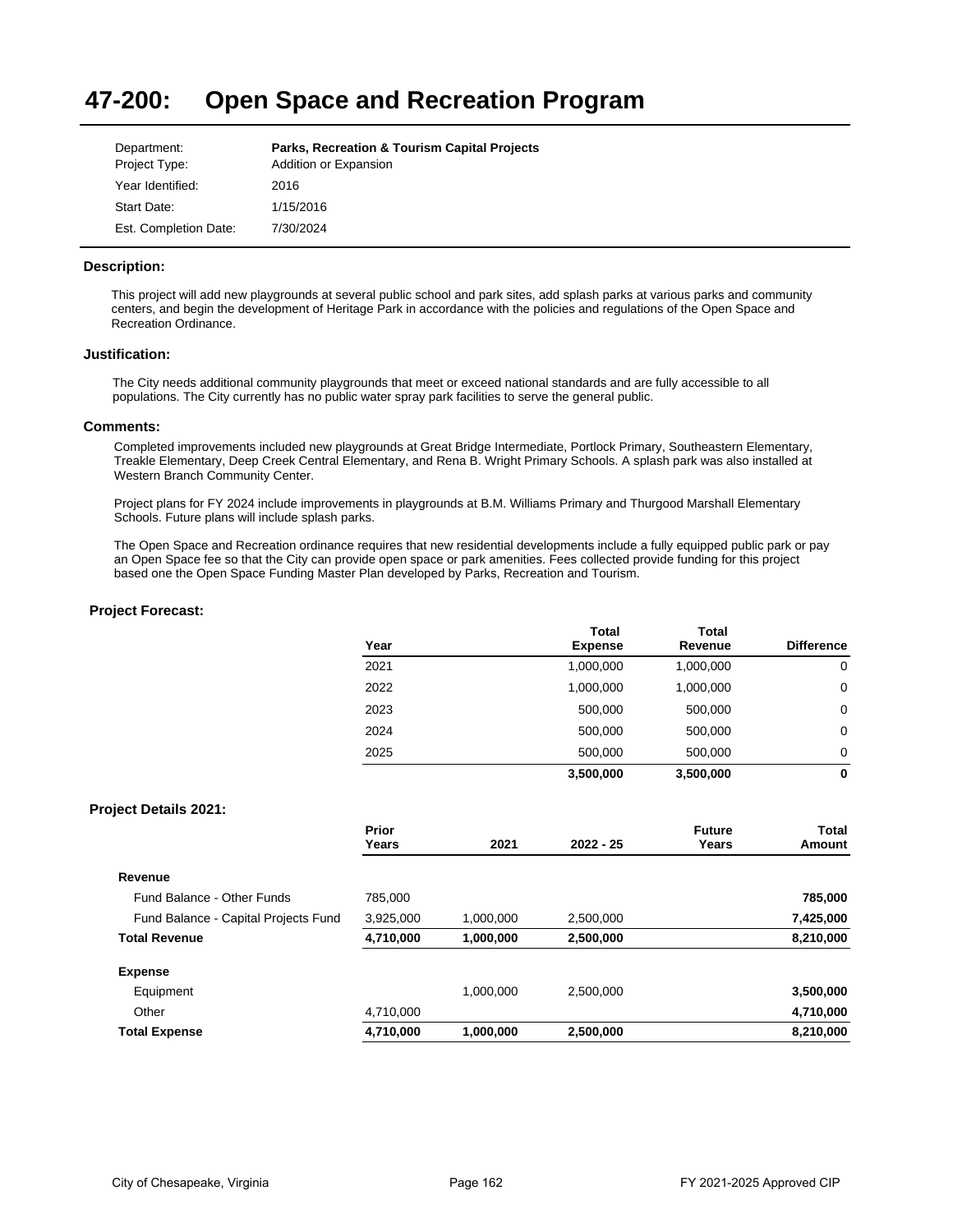#### **18-190: Park Program Improvements**

| Department:           | <b>Parks, Recreation &amp; Tourism Capital Projects</b> |
|-----------------------|---------------------------------------------------------|
| Project Type:         | Renovation or Rehabilitation                            |
| Year Identified:      | 2015                                                    |
| Start Date:           | 7/2/2014                                                |
| Est. Completion Date: | 7/30/2030                                               |

## **Description:**

This project will repair prioritized shelters, bridges, camp stores, bulkheads, ranger stations, restrooms, playgrounds, playground surfaces, connectivity of sites, site drainage, and other park improvements at various parks citywide.

### **Justification:**

Deferred maintenance and aging facilities are prioritized for replacement as they reach end-of-life or are no longer functional. Ongoing maintenance and upgrades are necessary to modernize park facilities and meet citizens' needs.

### **Comments:**

This is a 15-year project that began in FY 2015 with annual investments of \$300,000 to replace amenities (often original) at park sites across the City. Periodic replacement of park amenities is required to ensure safe and adequate performance. Amenities requiring replacement include playgrounds, shelters, park fencing, benches, smaller park bridges, and trails.

Improvements planned or currently in progress include replacing park fencing, park shelter and gazebos, playground equipment, and wooden bridge and walkways. The project also financed renovations to the City Park irrigation building.

FY 2015: City Council transferred \$44,220 to Battlefield Visitors Center Dock (#26-071).

FY 2019: City Council transferred \$35,968 to Dismal Swamp Study of Joint Visitor/Refuge Center (#66-230).

## **Project Forecast:**

|      | <b>Total</b>   | <b>Total</b> |                   |
|------|----------------|--------------|-------------------|
| Year | <b>Expense</b> | Revenue      | <b>Difference</b> |
| 2021 | 300,000        | 300,000      | 0                 |
| 2022 | 300,000        | 300,000      | 0                 |
| 2023 | 300,000        | 300,000      | 0                 |
| 2024 | 300,000        | 300,000      | 0                 |
| 2025 | 300,000        | 300,000      | 0                 |
|      | 1,500,000      | 1,500,000    | 0                 |

|                             | Prior<br>Years | 2021    | $2022 - 25$ | <b>Future</b><br>Years | Total<br>Amount |
|-----------------------------|----------------|---------|-------------|------------------------|-----------------|
| Revenue                     |                |         |             |                        |                 |
| Fund Balance - General Fund | 555,780        |         |             |                        | 555,780         |
| Cash - Lockbox City         | 1,164,032      | 300,000 | 1,200,000   | 1,200,000              | 3,864,032       |
| <b>Total Revenue</b>        | 1,719,812      | 300,000 | 1,200,000   | 1,200,000              | 4,419,812       |
| <b>Expense</b>              |                |         |             |                        |                 |
| Other                       | 1,719,812      | 300.000 | 1.200.000   | 1.200.000              | 4,419,812       |
| <b>Total Expense</b>        | 1,719,812      | 300,000 | 1,200,000   | 1,200,000              | 4,419,812       |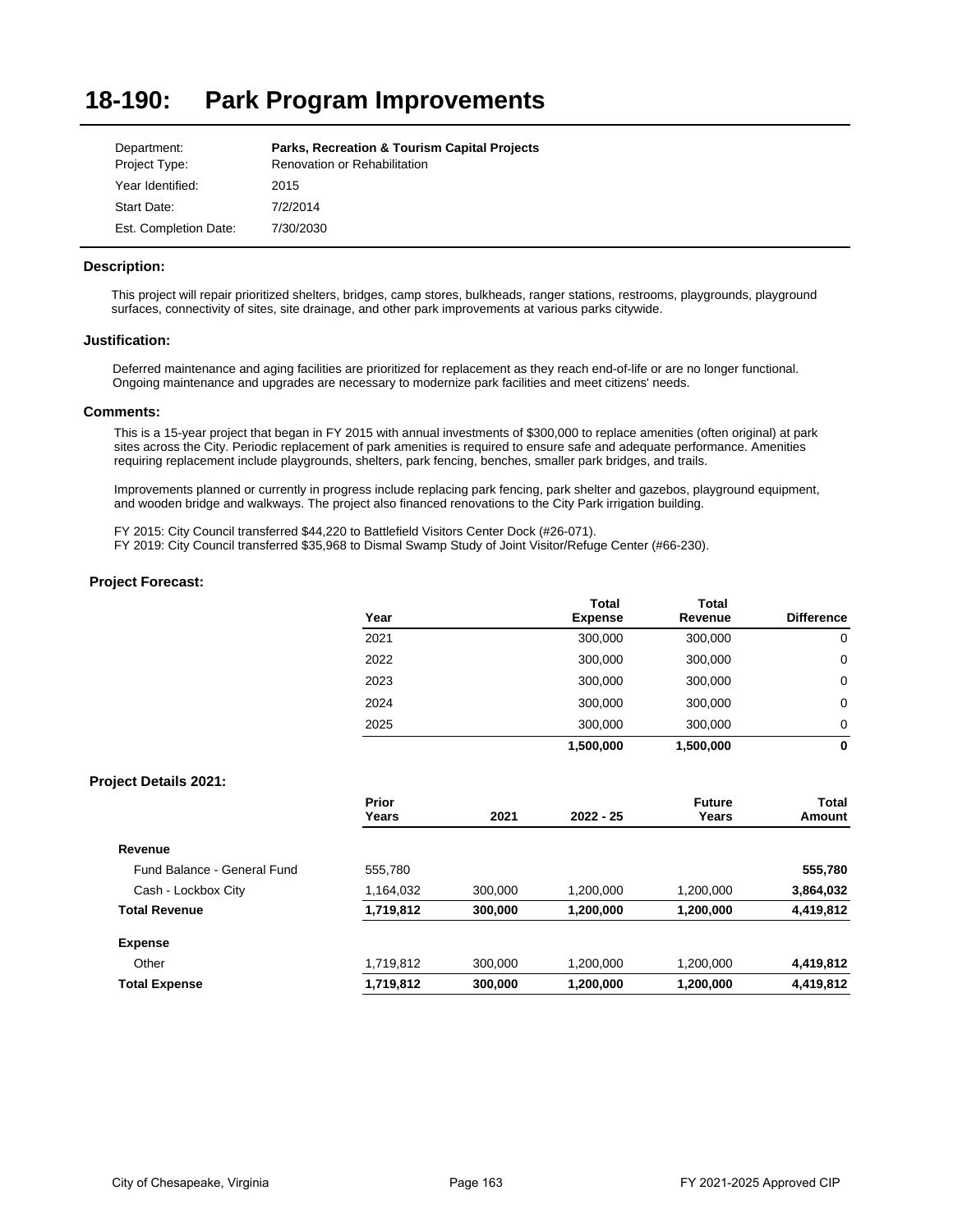#### **21-190: Parking Lot Improvements**

| Department:           | <b>Parks, Recreation &amp; Tourism Capital Projects</b> |
|-----------------------|---------------------------------------------------------|
| Project Type:         | <b>Renovation or Rehabilitation</b>                     |
| Year Identified:      | 2015                                                    |
| Start Date:           | 7/2/2014                                                |
| Est. Completion Date: | 7/30/2033                                               |

## **Description:**

This project will provide for parking lot restoration at recreational facilities and parks to include main ingress and egress asphalt, chip and seal coating, and permeable parking areas and pathways.

### **Justification:**

This project is needed due to the high costs of maintaining the gravel lots along with high traffic areas. Lots often are graded with material added, only to be full of potholes and ruts after the next storm or during heavy use. This project will resolve those issues.

### **Comments:**

Most parking spots will continue to be gravel, but hard surface paving is needed at entrance and exit points and parking areas reserved for disabled persons. Improvements in progress include paving at McNeil Park and Cornland Park. Completed improvements paved parking lots at Great Bridge Lock and Deep Creek Lock parks.

# **Project Forecast:**

| Year | <b>Total</b><br><b>Expense</b> | <b>Total</b><br>Revenue | <b>Difference</b> |
|------|--------------------------------|-------------------------|-------------------|
| 2021 | 90,000                         | 90,000                  | 0                 |
| 2022 | 90,000                         | 90,000                  | 0                 |
| 2023 | 90,000                         | 90,000                  | 0                 |
| 2024 | 90,000                         | 90,000                  | 0                 |
| 2025 | 90,000                         | 90,000                  | 0                 |
|      | 450,000                        | 450,000                 | 0                 |

|                             | Prior<br>Years | 2021   | $2022 - 25$ | <b>Future</b><br>Years | Total<br>Amount |
|-----------------------------|----------------|--------|-------------|------------------------|-----------------|
| Revenue                     |                |        |             |                        |                 |
| Fund Balance - General Fund |                |        |             |                        |                 |
|                             | 180,000        |        |             |                        | 180,000         |
| Cash - Lockbox City         | 360,000        | 90.000 | 360,000     | 360,000                | 1,170,000       |
| <b>Total Revenue</b>        | 540,000        | 90,000 | 360,000     | 360,000                | 1,350,000       |
| <b>Expense</b>              |                |        |             |                        |                 |
| Other                       | 540.000        | 90.000 | 360,000     | 360,000                | 1,350,000       |
| <b>Total Expense</b>        | 540.000        | 90,000 | 360,000     | 360,000                | 1,350,000       |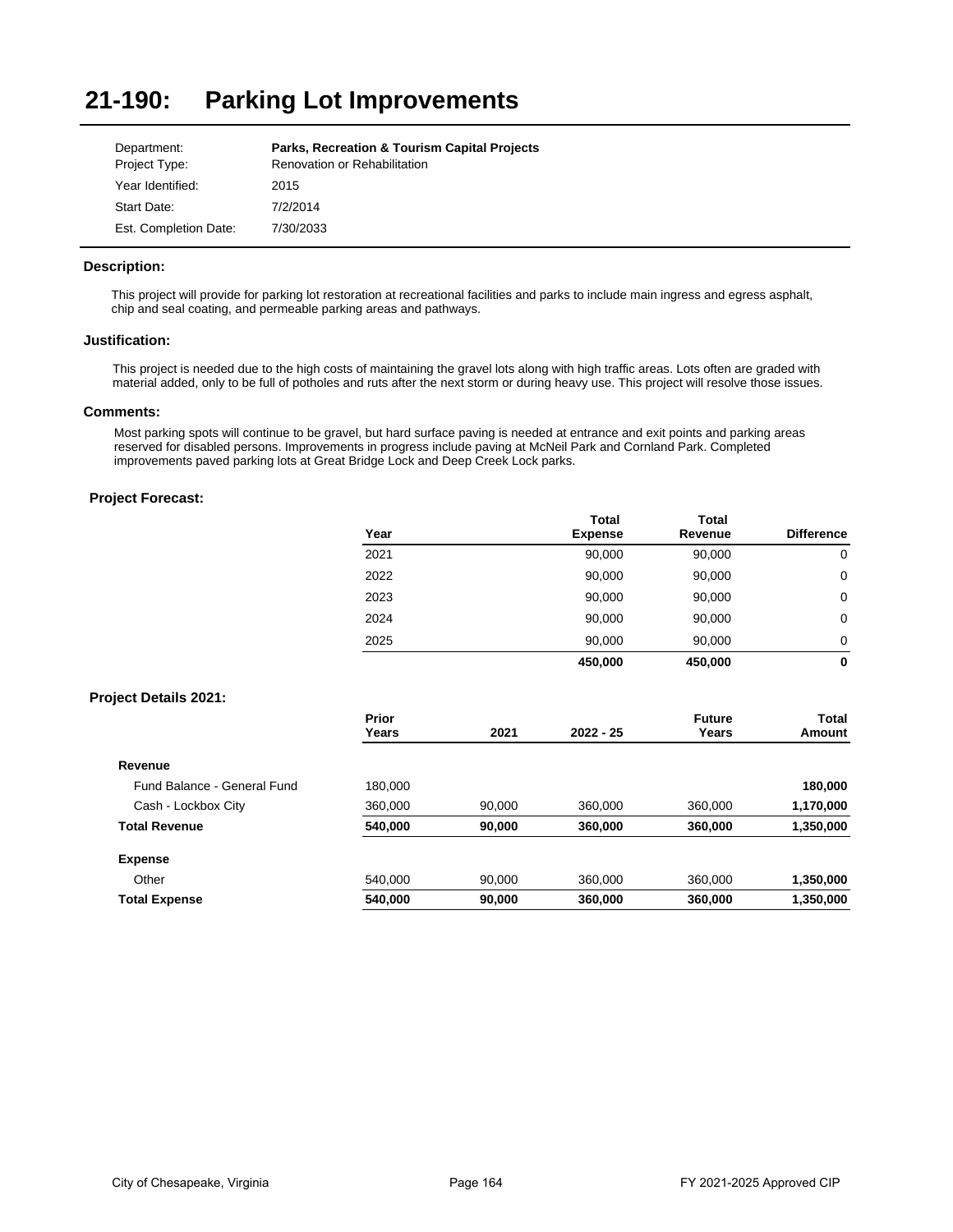# **12-230: Parks and Recreation - Improvements, Additions & Expansions**

| Department:<br>Project Type: | <b>Parks, Recreation &amp; Tourism Capital Projects</b><br>Addition or Expansion |
|------------------------------|----------------------------------------------------------------------------------|
| Year Identified:             | 2019                                                                             |
| Start Date:                  | 7/1/2018                                                                         |
| Est. Completion Date:        | 6/30/2026                                                                        |

### **Description:**

This project will provide for design and construction of various improvements, additions, and/or expansions to parks and recreation facilities throughout the City as identified in the Parks master-plan and prioritized by City leadership.

## **Justification:**

This project is needed to invest in parks and recreational facilities to meet the City's current and future needs.

### **Comments:**

Funding transferred to new projects:

- 1) Oak Grove Lake Park (16-240) \$300,000 FY 2023
- 2) Heritage Park (14-240) \$1,525,000 FY 2024
- 3) Heron Landing Park (15-240) \$906,000 FY 2023
- 4) New Athletic Lighting \$2.0 million FY's 2021-2024
- 5) Centerville Park \$6.5 million FY's 2026-2028
- 6) Deep Creek Park \$6.8 million FY's 2026-2028

### **Project Forecast:**

| Year | <b>Total</b><br><b>Expense</b> | Total<br>Revenue | <b>Difference</b> |
|------|--------------------------------|------------------|-------------------|
| 2021 | 1,600,000                      | 1,600,000        | 0                 |
| 2022 | 1,600,000                      | 1,600,000        | 0                 |
| 2023 | 1,600,000                      | 1,600,000        | 0                 |
| 2024 | 1,600,000                      | 1,600,000        | 0                 |
| 2025 | 1,600,000                      | 1,600,000        | 0                 |
|      | 8,000,000                      | 8,000,000        | 0                 |

## **Project Details 2021:**

|                      | Prior<br>Years | 2021      | $2022 - 25$ | <b>Future</b><br>Years | <b>Total</b><br>Amount |
|----------------------|----------------|-----------|-------------|------------------------|------------------------|
| Revenue              |                |           |             |                        |                        |
| G.O. Debt - City     |                | 1,600,000 | 6,400,000   | 20,650,000             | 28,650,000             |
| <b>Total Revenue</b> |                | 1,600,000 | 6,400,000   | 20,650,000             | 28,650,000             |
| <b>Expense</b>       |                |           |             |                        |                        |
| Construction         |                | 1,600,000 | 6,400,000   | 20,650,000             | 28,650,000             |
| <b>Total Expense</b> |                | 1,600,000 | 6,400,000   | 20,650,000             | 28,650,000             |
|                      |                |           |             |                        |                        |

# **Operating Budget Impact:**

| Year | Exp (Rev) | <b>FTE Impact</b> |
|------|-----------|-------------------|
| 2022 | 30,000    | 8.0               |
| 2023 | 60,000    | 8.0               |
| 2024 | 90,000    | 8.0               |
| 2025 | 120,000   | 8.0               |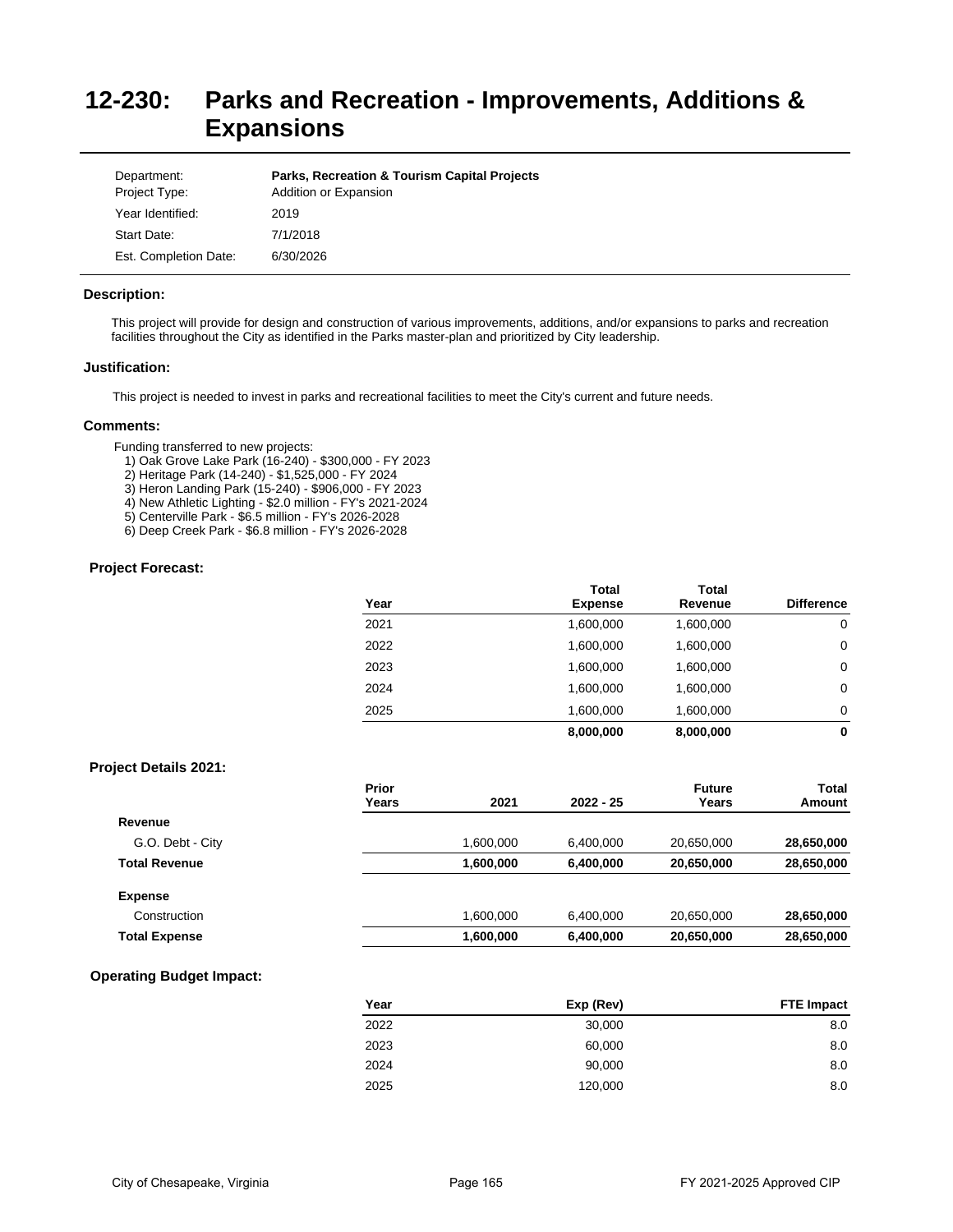### **19-190: Recreational Facility Improvements**

| Department:           | <b>Parks, Recreation &amp; Tourism Capital Projects</b> |
|-----------------------|---------------------------------------------------------|
| Project Type:         | <b>Renovation or Rehabilitation</b>                     |
| Year Identified:      | 2015                                                    |
| Start Date:           | 7/2/2014                                                |
| Est. Completion Date: | 7/30/2030                                               |

### **Description:**

This project will provide for the repair, enhancement and/or renovation of items and structures at prioritized indoor and outdoor facilities and citywide amenities, such as concession buildings, scoreboards, storage units, courts, piers, docks, and buildings.

### **Justification:**

Maintenance is ongoing, but the buildings, structures, and facilities are showing their age and are in need of substantial work. Although these facilities are older, they are still heavily used and need to be maintained, repaired, renovated, and/or upgraded appropriate with City standards to meet the needs and demands of our citizens.

### **Comments:**

This is a 15-year project that began in FY 2015 with annual investments of \$300,000.

Improvements planned or underway include new basketball scoreboards at community centers, new fencing at the Deep Creek Park soccer field, renovations at the Rokeby Senior Center (2018), renovating Western Branch concession building and restrooms. Improvements were also made or planned for baseball fields located at schools throughout the City.

FY 2016 - transferred \$18,750 to Elizabeth River Park Fishing Pier (#19-191; \$3,354 was later returned).

### **Project Forecast:**

| Year | <b>Total</b><br><b>Expense</b> | Total<br>Revenue | <b>Difference</b> |
|------|--------------------------------|------------------|-------------------|
| 2021 | 300,000                        | 300,000          | 0                 |
| 2022 | 300,000                        | 300,000          | 0                 |
| 2023 | 300,000                        | 300,000          | 0                 |
| 2024 | 300,000                        | 300,000          | 0                 |
| 2025 | 300,000                        | 300,000          | 0                 |
|      | 1.500.000                      | 1.500.000        | 0                 |

|                             | Prior<br>Years | 2021    | $2022 - 25$ | <b>Future</b><br>Years | Total<br>Amount |
|-----------------------------|----------------|---------|-------------|------------------------|-----------------|
|                             |                |         |             |                        |                 |
| Revenue                     |                |         |             |                        |                 |
| Fund Balance - General Fund | 584.604        |         |             |                        | 584,604         |
| Cash - Lockbox City         | 1,200,000      | 300,000 | 1.200.000   | 1,200,000              | 3,900,000       |
| <b>Total Revenue</b>        | 1,784,604      | 300,000 | 1,200,000   | 1,200,000              | 4,484,604       |
| <b>Expense</b>              |                |         |             |                        |                 |
| Other                       | 1.784.604      | 300,000 | 1.200.000   | 1,200,000              | 4,484,604       |
| <b>Total Expense</b>        | 1,784,604      | 300,000 | 1,200,000   | 1,200,000              | 4,484,604       |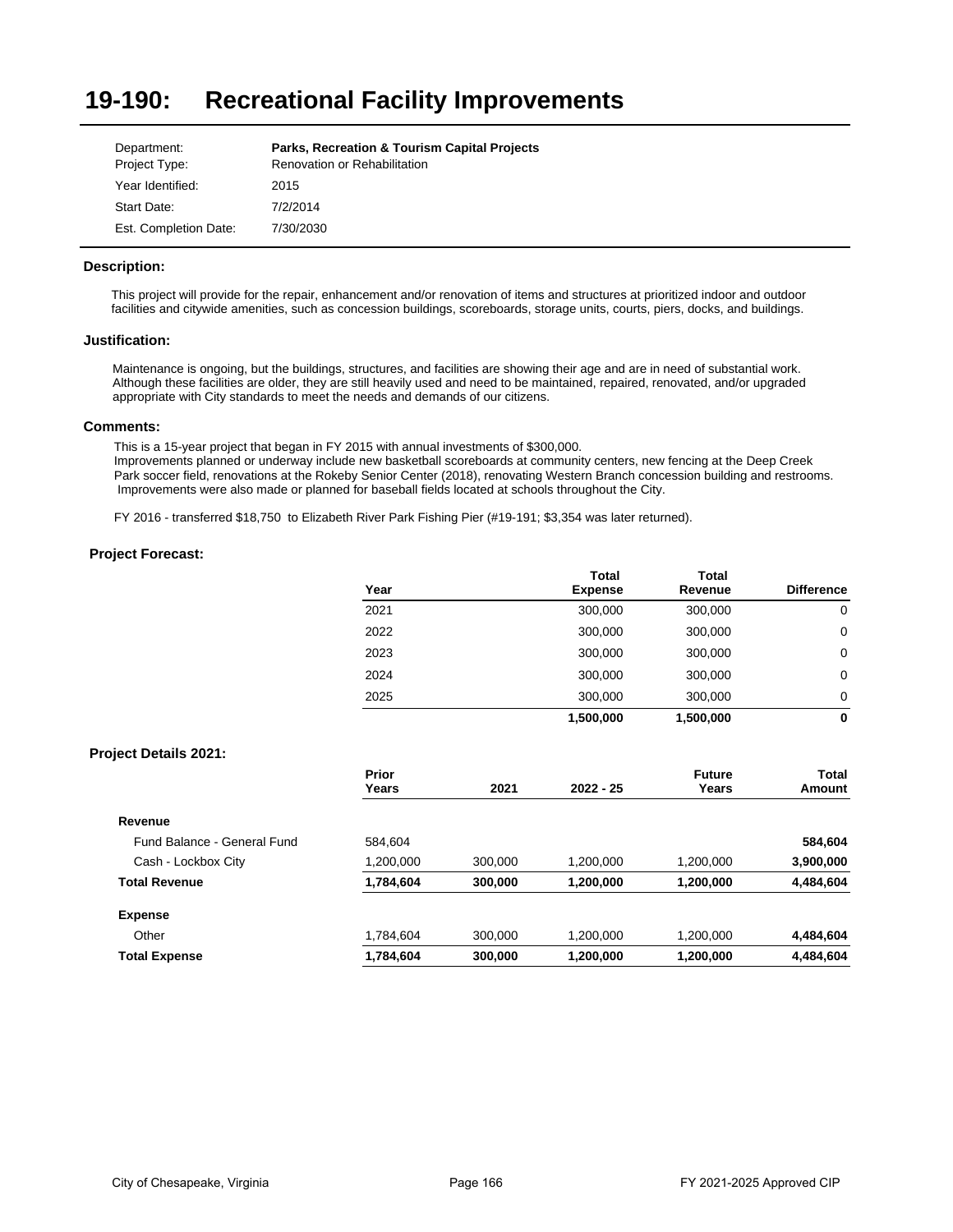# **24-190: Security Improvements - Parks, Recreation and Tourism**

| Department:<br>Project Type: | <b>Parks, Recreation &amp; Tourism Capital Projects</b><br>Addition or Expansion |
|------------------------------|----------------------------------------------------------------------------------|
| Year Identified:             | 2015                                                                             |
| Start Date:                  | 7/1/2014                                                                         |
| Est. Completion Date:        | 7/30/2024                                                                        |

### **Description:**

This project will provide for the purchase and installation of camera systems in cash collection facilities areas and parking areas, the purchase and installation of fire and security alarms, and the upgrade of older systems where applicable.

# **Justification:**

This project will help improve safety and security of facilities for patrons, visitors, and employees. Project improvements will focus on high exterior visibility areas in parks throughout the City.

### **Comments:**

Improvements in progress include installing a security system at the new Great Bridge Battlefield Museum and Visitor Center. Completed improvements installed security improvements and video surveillance at the Portlock Senior Center; enhanced video surveillance at Elizabeth River Park; upgraded video surveillance, panic buttons, and alarm systems at the Camelot, Great Bridge, and Cuffee Community Centers; and installed video surveillance at the Western Branch Park concession building.

## **Project Forecast:**

|      | <b>Total</b>   | <b>Total</b> |                   |
|------|----------------|--------------|-------------------|
| Year | <b>Expense</b> | Revenue      | <b>Difference</b> |
| 2021 | 40,000         | 40,000       | 0                 |
| 2022 | 40,000         | 40,000       | 0                 |
| 2023 | 40.000         | 40,000       | 0                 |
| 2024 | 40,000         | 40.000       | 0                 |
|      | 160,000        | 160,000      | 0                 |

|                             | Prior<br>Years | 2021   | $2022 - 25$ | <b>Future</b><br>Years | Total<br>Amount |
|-----------------------------|----------------|--------|-------------|------------------------|-----------------|
| Revenue                     |                |        |             |                        |                 |
| Fund Balance - General Fund | 80,000         |        |             |                        | 80,000          |
| Cash - Lockbox City         | 160,000        | 40,000 | 120,000     |                        | 320,000         |
| <b>Total Revenue</b>        | 240,000        | 40,000 | 120,000     |                        | 400,000         |
| <b>Expense</b>              |                |        |             |                        |                 |
| Equipment                   | 240.000        | 40,000 | 120,000     |                        | 400,000         |
| <b>Total Expense</b>        | 240,000        | 40,000 | 120,000     |                        | 400,000         |